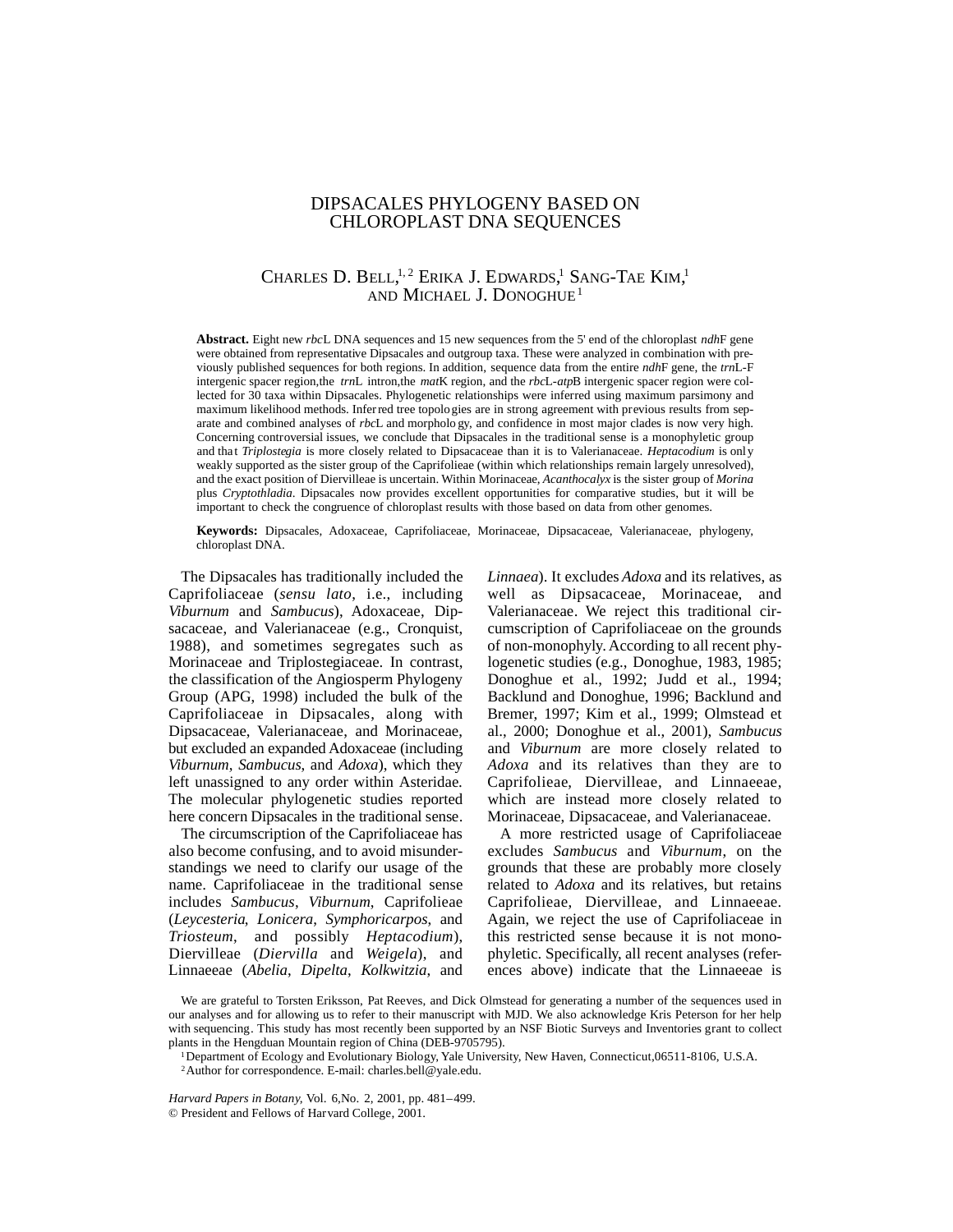more closley related to Morinaceae, Dipsacaceae, and Valerianaceae, than to the Caprifolieae or Diervilleae.

In view of the phylogenetic results, and wishing to retain monophyly, Backlund and Bremer  $(1998)$  suggested another strategy, which Backlund and Pyck (1998) followed with the naming of two new families. They restricted the name Caprifoliaceae to the former Caprifolieae, and then elevated Diervilleae to Diervillaceae and Linnaeeae to Linnaeaceae. This usage was adopted in the Angiosperm Phylogeny Group ordinal classification (APG, 1998). We reject this strategy on the grounds that it causes instability and confusion to substitute the names Caprifoliaceae, Diervillaceae, and Linnaeaceae for the already well established names Caprifolieae, Diervilleae, and Linnaeeae solely for the sake of adjusting taxonomic ranks. These names refer to the same entities, and rank assignments are arbitrary (APG, 1998).

Our usage of both the names Adoxaceae and Caprifoliaceae follows the initial suggestion of Judd et al. (1994) and the node-based phylogenetic definitions of Donoghue et al. (2001). The mapping of these names onto a phylogenetic hypothesis is shown in Fig. 1, adapted from Donoghue et al. (2001). Adoxaceae here refers to the clade that includes *Viburnum*, *Sambucus*, and *Adoxa* and its relatives. Caprifoliaceae includes Caprifolieae, Diervilleae, Linnaeeae, Morinaceae, Dipsacaceae, and Valerianaceae. The unusual and most obviously beneficial feature of this nomenclature is that all of the traditional names are retained (so long as these refer to clades). The potentially confusing aspect of this treatment is that, in addition to including Caprifolieae, Diervilleae, and Linnaeeae, the Caprifoliaceae also includes Morinaceae, Dipsacaceae, and Valerianaceae. We believe that the benefits of this solution far exceed any potential confusion. Donoghue et al. (2001) provide additional discussion of this approach.

Previous analyses of Dipsacales phylogeny have been based on morphological characters, molecular data, and a combination of the two (e.g., Donoghue, 1983; Donoghue et al., 1992; Judd et al., 1994; Backlund and Donoghue, 1996; Backlund and Bremer, 1997; Pyck et al., 1999; Pyck and Smets, 2000; Donoghue et al., 2001). As mentioned above, these studies have clearly established that traditional Caprifoliaceae do not form a monophyletic group. *Viburnum* is closely related to a *Sambucus*- *Adoxa* clade, and the remainder of the traditional Caprifoliaceae are paraphyletic. Specifically, the Linnaeeae appears to be more closely related to Morinaceae, Valerianaceae, and Dipsacaceae than it is to either Caprifolieae or Diervilleae. However, support for these major clades varies considerably among analyses, and the exact placement of several key taxa (e.g., *Heptacodium*, *Triplostegia*) remains unresolved. Moreover, there is disagreement concerning the placement of several other taxa, e specially *Linnaea* and the Diervilleae, as well as relationships within the Caprifolieae. Finally, several lineages have received insufficient attention. For instance, we still know little about relationships among *Morina*, *Acantho calyx*, and *Cryptothladia* of the Morinaceae.

Here we present broad phylogenetic analyses including 8 new *rbc*L sequences and 15 new DNA sequences from the 5' end of the *ndh*F gene. For more detailed studies within Dipsacales we have added sequences of several other chloroplast coding and non-coding regions: *mat*K, the *trn*L intron, and the intergenic spacer (IGS) regions of *trn*L-F and *rbc*L*atp*B. Our hope was that separate and combined analyses of this much-expanded chloroplast dataset would further clarify Dipsacales phylogeny.

#### MATERIALS AND METHODS

*Samples*

We carried out analyses on two different datasets. Our 46-taxon dataset included *rbc*L and *ndh*F sequences from 32 representatives of major lineages within Dipsacales and 14 asterid outgroup taxa. Our 30-taxon dataset consisted of Dipsacales taxa alone scored for all six chloroplast gene regions. Information on the source of plant materials and on GenBank accession numbers is provided in Tables 1 and 2.

#### *DNA Extraction and PCR Protocols*

Total DNAs were extracted using the CTAB method of Doyle and Doyle (1987). The DNA extracts were further purified with the Prep-A-Gene DNA Purification Kit (Bio-Rad). Doublestranded copies of all regions were amplified using standard Polymerase Chain Reaction (PCR) in 25- to 50-µL reactions. All reactions were heated at 94 C for 3 min. The reactions entailed 35 cycles consisting of 94 C for 1.5 min, 48–56 C for 2 min, and 72 C for 3 min. Dye terminator cycle sequencing followed the protocol specified by the ABI PRISM Dye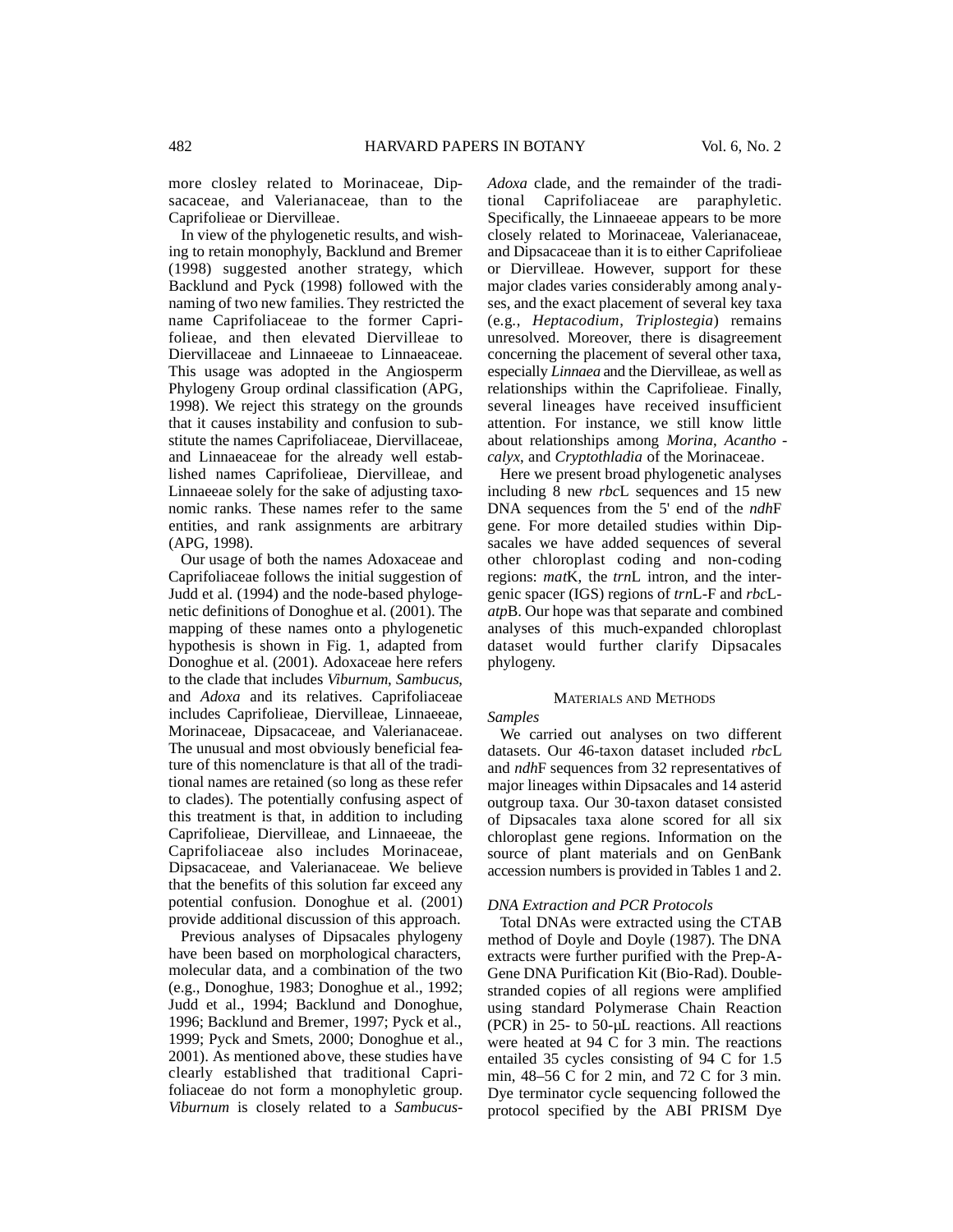

FIGURE 1. Application of names according to the phylogenetic taxonomy of Donoghue et al. (2001).

Primer Cycle Sequencing Ready Reaction Kit (Revision B, August 1995, Perkin-Elmer) and was visualized using an ABI 377 automated DNA sequencer.

*rbcL. rbc*L was amplified and sequenced using standard primers (see, e.g., Olmstead et al., 1992, 1993).

*ndhF.* A portion of the 5' end of the chloroplast gene *ndh*F was amplified with primers ndhF-1 and ndhF-1318R (Olmstead and Sweere, 1994). Specifically, we sequenced the first 1320 base pairs of the coding region, which corresponds to the region studied by Pyck et al. (1999). Amplification primers, along with ndhF-274, ndhF-274R, ndhF-803, and ndhF-803R (Olmstead and Sweere, 1994) were then used to sequence each corresponding region. The entire *ndh*F molecule was also sequenced for these and additional taxa (see Tables 1 and 2).

*matK*. The *mat*K region, as well as a portion of the flanking region at the 3' end, was amplified and sequenced with the primers used by Young et al. (1999). To obtain the entire coding region, a variety of primer pairs were employed to amplify small fragments of the molecule, which were sequenced using appropriate internal primers (see Young et al., 1999). The complete coding region was sequenced from 29 taxa. From *Valerianellalocosta* we were able to sequence only the first 507 base pairs. This partial sequence was included in our phylogenetic analyses, with undetermined nucleotide positions scored as missing data ("?") in PAUP\* (Swofford, 2001).

*trnL-F IGS and trnL intron*. The *trn*L-F IGS region and *trn*L intron were amplified and sequenced using the universal primers trnl-c, trnl-d, trnl-e, and trnl-f of Taberlet et al. (1991).

*rbcL-atpB IGS*. The *rbc*L-*atp*B IGS region was amplified with the primers rbcL-atpBR and atpB-F of Manen et al. (1994). Sequencing was accomplished using the amplification primers along with two additional primers we designed specifically for Dipsacales (at  $p$ B-s $qK1$ : 5'-CATATMNTATGGCGCAAACC-3'; atpBsqK1R: 5'-GGTTGCGCCATAKATATG-3').

#### *Sequence Alignment*

Contiguous sequences were assembled using Sequencher 2.1 (Gene Codes Corp., Madison, Wis.). MacClade (Maddison and Maddison, 1992) was used to translate DNA sequences into protein sequences to aid in the alignment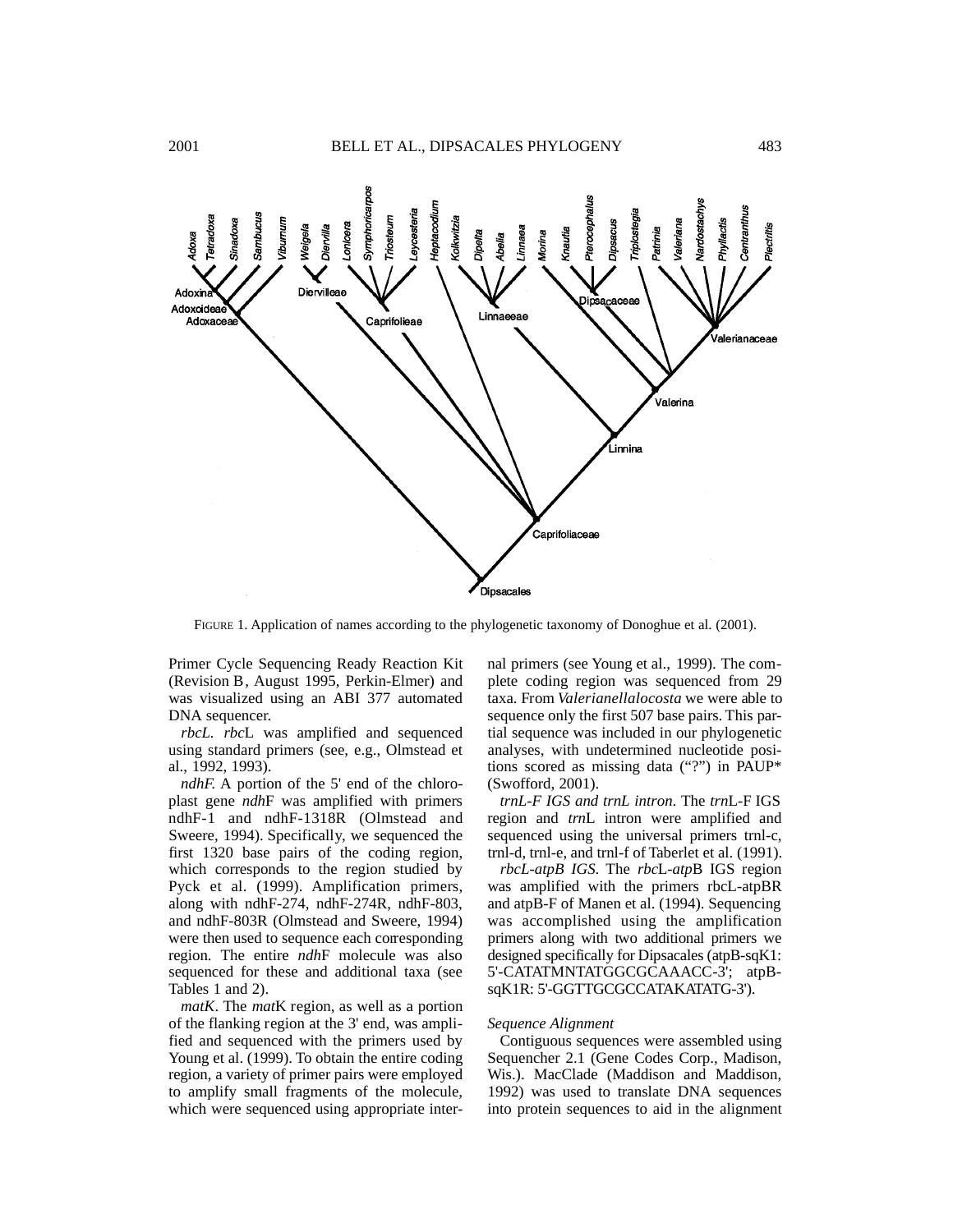of *rbcL*, *ndhF*, and *matK* sequences. All sequences were readily aligned by eye, with few ambiguities. The resulting data matrices are available in TreeBASE (www.herbaria.harvard.edu/treebase) or upon request from the first author.

#### *Datasets*

The sequence data were partitioned into various datasets differing in the number of taxa and characters. One set of analyses focused on a broader dataset, including representative Dipsacales and potentially related groups of A steridae. This consisted of 46 taxa with data from *rbc*L and the first 1320 base pairs of the *ndhF* gene. A second set of separate and combined analyses focused on an expanded sample of Dipsacales and consisted of 30 taxa scored for *rbcL*, the entire *ndhF* gene, *trnL*-IGS, *trnL* intron, *mat*K, and *atp*B-IGS. On the basis of the broader analyses, and on previous molecular and morphological studies, the resulting Dipsacales trees were rooted along the branch connecting A doxaceae to Caprifoliaceae (see below).

#### *Phylogenetic Analyses*

All analyses were conducted using PAUP\* (Swofford, 2001). Maximum parsimony searches were conducted using heuristic search methods with tree bisection reconnection  $(TBR)$  branch swapping, collapse of zerolength branches, and equal weighting of all characters. The analyses were repeated 100 times with the "random addition" option to minimize problems of multiple islands of most parsimonious trees. Sets of equally most parsimonious trees were summarized by a strict consensus tree. To assess confidence in clades, bootstrap tests (Felsenstein, 1985) were performed using 300 replicates with heuristic search settings identical to those of the original search.

A series of likelihood ratio tests was performed (on a variety of tree topologies) to determine which model of sequence evolution best fit the data using the program PORN\* (Bell, 2001). A variety of "best fitting" models were found, depending on the taxa and data partition being examined (see Table 3). Maximum likelihood searches were carried out in PAUP $*$  using the appropriate model. Parameters for each search were simultaneously estimated via maximum likelihood for all datasets. Heuristic search methods were used with TBR branch swapping and collapse of zero-length branches. Analyses were repeated 100 times with the "random addition" option. Bootstrap tests were performed using 1000 replicates with nearest neighbor interchange (NNI) branch swapping. Parameters for bootstrap tests were fixed to values estimated from the maximum likelihood tree.

#### RESULTS

### *46-Taxon rbcL dataset*

This data matrix consisted of 1428 aligned base pairs, of which 434 were variable and 250 parsimony informative. Maximum parsimony analyses resulted in 102 trees of 1040 steps  $(CI = 0.538, 0.425$  excluding invariant characters; RI= 0.619). The strict consensus of these trees is presented in Fig. 2, which marks those branches with bootstrap support of 50% or higher. Our maximum likelihood search resulted in a single tree with a -lnL value of 7846.4885 (1041 steps under parsimony).

The traditional Dipsacales form a clade in all trees; however, bootstrap support for this conclusion is rather low  $(60\%)$ . Even less certain are conclusions about possible close relatives of Dipsacales. Within Dipsacales there is strong support for a basal split between Adoxaceae and everything else. Adoxaceae here includes *Viburnum, Sambucus, and a strongly supported* clade consisting of *Sinadoxa*, *Tetradoxa*, and Adoxa. Tetradoxa and Adoxa are more closley related to one another than either is to *Sinadoxa*.

The remaining Dipsacales constitute the Caprifoliaceae *sensu* Judd et al. (1994) and Donoghue et al. (2001), including traditional Caprifolieae, Diervilleae, Linnaeeae, Morinaceae, Valerianaceae, and Dipsacaceae. Within this well-supported clade, basal relationships are poorly resolved, with only weak support for the idea that Caprifolieae plus *Heptacodium* form an early branch (Pyck and Smets, 2000). As shown in Fig. 2, relationships within Caprifolieae (i.e., among *Leycesteria*, *Lonicera*, *Symphori carpos*, and *Triosteum*) are highly uncertain.

Within the remainder of the Caprifoliaceae there are a few well supported clades, including the traditional Morinaceae, Valerianaceae, and Dipsacaceae, but all other relationships are uncertain in this dataset. As noted previously by Donoghue et al. (2001), a particular anomaly in *rbc*L analyses is the separation of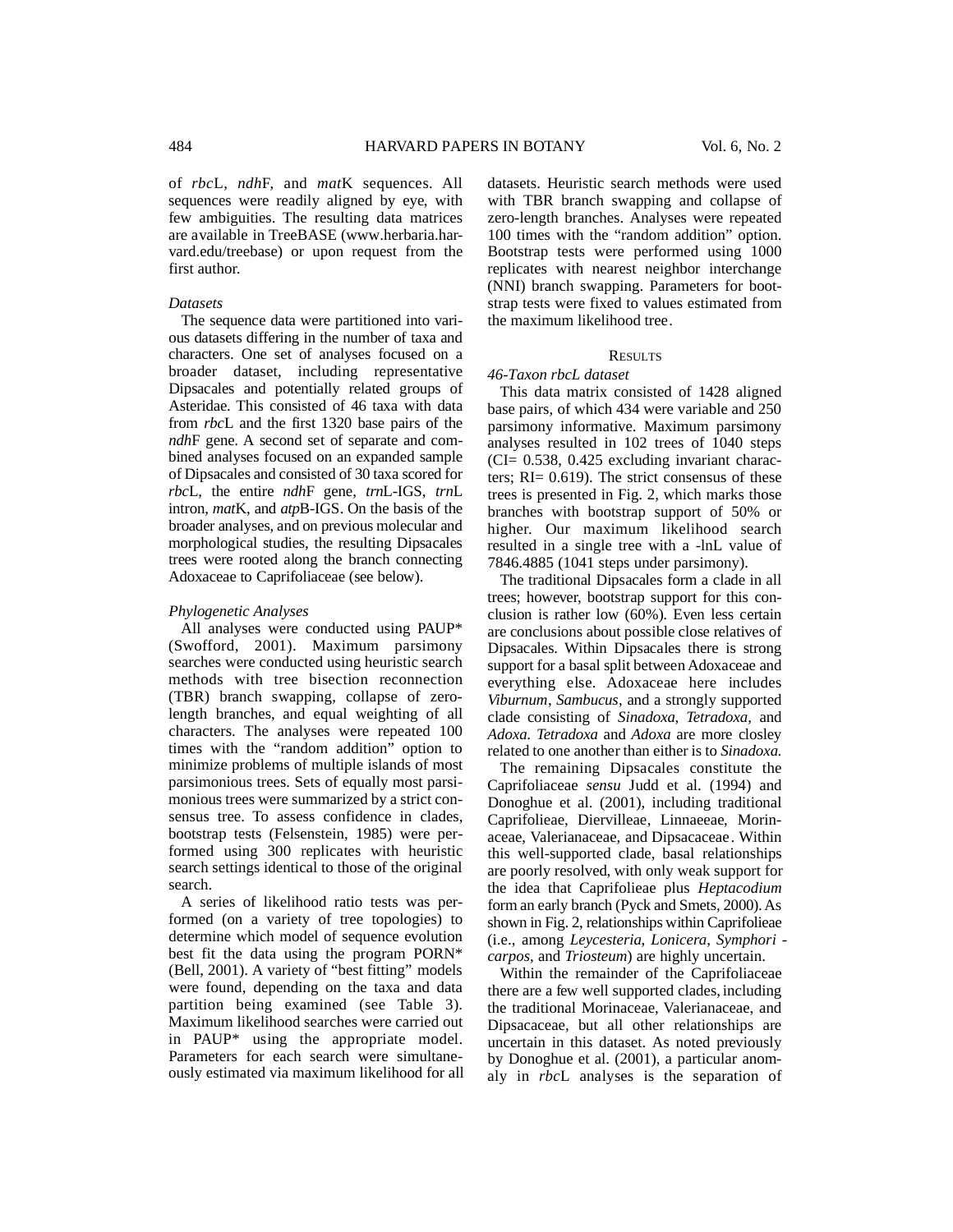

FIGURE 2. Strict consensus trees from analyses of the 46-taxon *rbc*L and *ndh*F datasets (see text). Numbers above the branches are bootstrap values greater than 50%.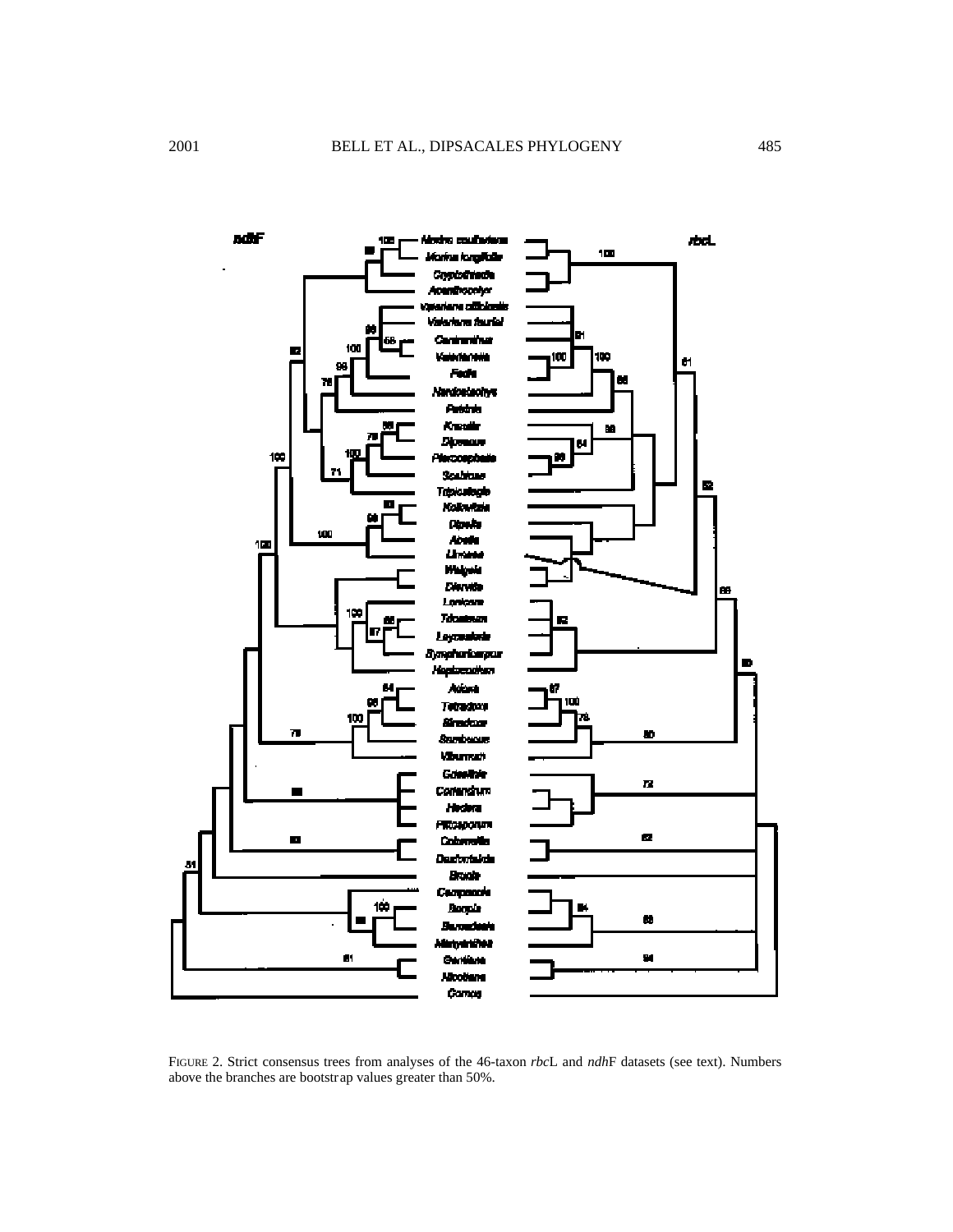*Linnaea* from the other Linnaeeae. In addition, the remaining Linnaeeae appear in *rbc*L trees to be paraphyletic, with *Abelia* as the sister group of the Diervilleae. However, bootstrap support for these groupings is uniformly low (usually  $\langle 50\% \rangle$ .

Our maximum likelihood result also supports the monophyly of Dipsacales, which is linked to a clade consisting of *Columellia* and *Desfontainia*. However, support for these relationships is weak (bootstrap value  $\langle 50\% \rangle$ . Bootstrap support for clades within Dipsacales is generally low, with the exception of Caprifolieae (93%), Morinaceae (100%), and Dipsacaceae (100%).

The maximum likelihood and parsimony trees are consistent with one another. Furthermore, there is general agreement with previous analyses based on *rbc*L sequences for Dipsacales (Donoghue et al., 1992; Backlund and Donoghue, 1996; Backlund and Bremer, 1997) and for Asteridae (e.g., Olmstead et al., 1992), as well as on morphological characters (Donoghue, 1983; Judd et al., 1994; Backlund and Donoghue, 1996).

#### *46-Taxon ndhF dataset*

This data matrix consisted of 1239 aligned base pairs, of which 506 were variable and 306 parsimony informative. Maximum parsimony analyses resulted in six most parsimonious trees of 1313 steps (CI =  $0.565$ , 0.469 excluding invariant characters;  $RI = 0.705$ ). The strict consensus is shown in Fig. 2, again with branches marked that are supported at 50% or more. Our maximum likelihood search resulted in a single topology with a -lnL value of 8700.22647 (1318 steps under parsimony).

As with *rbc*L, maximum parsimony searches recover a monophyletic Dipsacales, which in this case is weakly linked with an Apiales clade. Again, *Viburnum* and *Sambucus* are united with *Adoxa* and its relatives in a clade that is sister to the Caprifoliaceae. Within the Caprifoliaceae, members of the Caprifolieae are strongly united, but support for relationships within this clade is mostly poor. The link between Caprifolieae and *Heptacodium* is weak, as is the connection to Diervilleae.

In contrast to *rbc*L analyses, the *ndh*F data strongly support the monophyly of Linnaeeae in the traditional sense, with *Linnaea* firmly positioned at the base of this clade. Sister to the Linnaeeae is a clade consisting of Morinaceae,

Valerianaceae, and Dipsacaceae. Within this group we see some support for uniting *Triplostegia* with Dipsacaceae, rather than with Valerianaceae as in prior analyses (e.g., Backlund and Donoghue, 1996; Backlund and Bremer, 1997).

Our *ndh*F maximum likelihood tree is in strong agreement with those recovered using parsimony, except for the placement of Diervilleae. In parsimony trees (Fig. 2) the Diervilleae is united with Caprifolieae plus *Heptacodium*, whereas in the maximum likelihood tree it is the sister group of all other Caprifoliaceae. In general, however, our *ndh*F results match previously published trees based on *ndh*F sequnces (Pyck et al., 1999; Pyck and Smets, 2000) and on the combination of *rbc*L and morphology (Backlund and Donoghue, 1996; Donoghue et al., 2001).

#### *46-Taxon Combined dataset*

Our combined *rbc*L and *ndh*F data matrix consisted of 2667 aligned base pairs, of which 940 were variable and 556 parsimony informative. Maximum parsimony analyses resulted in 48 most parsimonious trees of 2382 steps  $(CI =$ 0.5460, 0.4432 excluding invariant characters;  $RI = 0.6612$ . Our maximum likelihood search resulted in a single tree with a -lnL value of 16846.62023 (2383 steps under parsimony). This tree is presented in Fig. 3, which shows branches with bootstrap values of 80% or more.

Our parsimony results for the combined dataset are similar to those found using *ndh*F alone. We see improved support for Dipsacales as a clade (70%),but again weak support (54%) for a link between Dipsacales and Apiales. Adoxaceae splits from Caprifoliaceae at the base of the Dipsacales. Within Adoxaceae, most relationships are now supported at near 100%, whereas relationships at the base of the Caprifoliaceae and within the major clades (e.g., Caprifolieae, Linnaeeae), continue to be poorly supported. Interestingly, *Heptacodium* and the Caprifolieae together form a basal clade, and Diervilleae is united with the rest of the Caprifoliaceae with a bootstrap value of 53%. In agreement with the *ndh*F sequences alone, *Triplostegia* is united with Dipsacaceae rather than with Valerianaceae.

Results from the maximum likelihood anaylses (Fig. 3) agree with those from parsimony. Perhaps most importantly, these results even more strongly unite the Dipsacales (88% bootstrap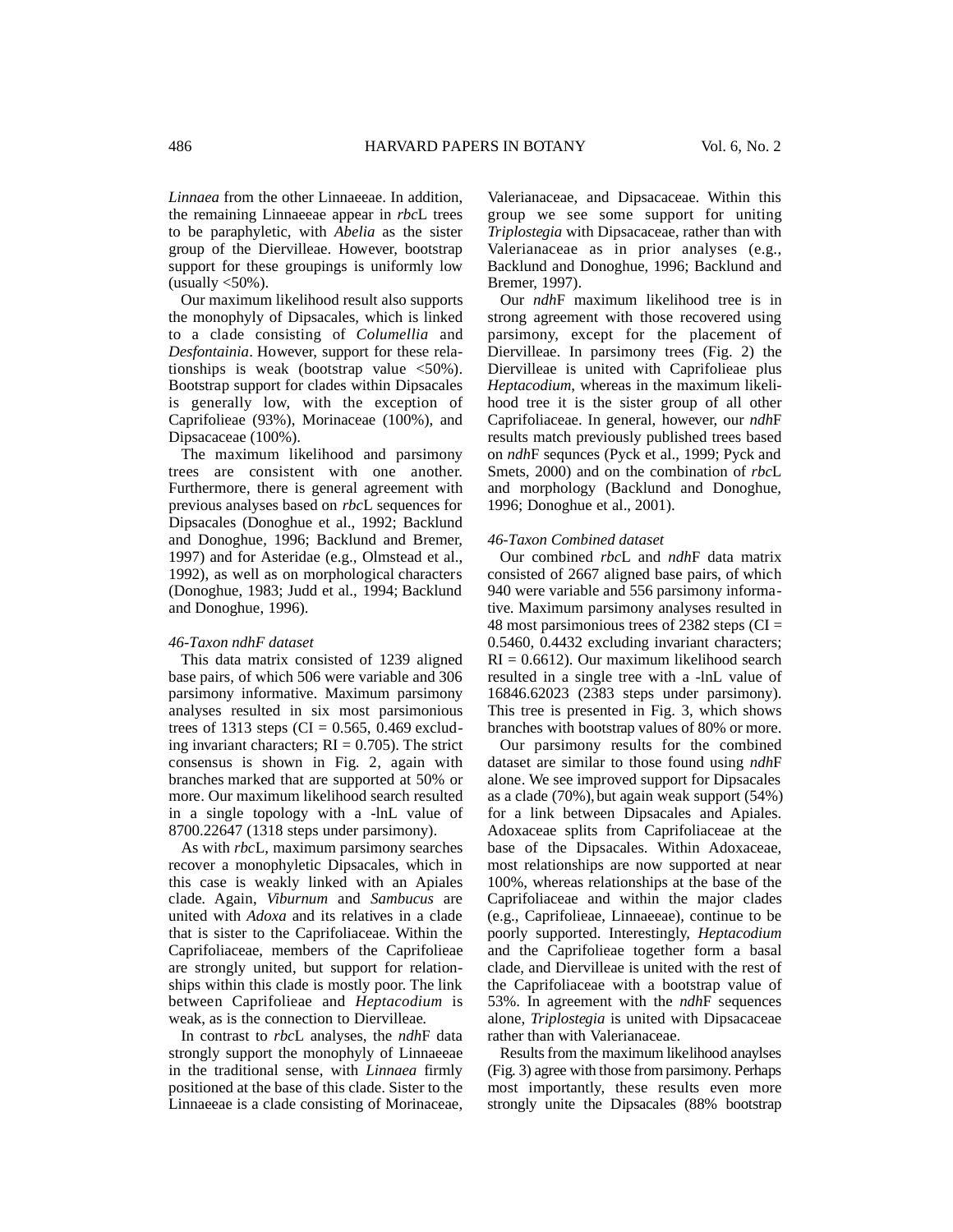

FIGURE 3. Maximum likelihood tree from the 46-taxon combined analysis of *rbcL* and *ndhF* (see text). Numbers above the branches are bootstrap values greater than 80% (support for the clade indicated by \* was 66%; support for the clade indicated by # was  $46\%$ ).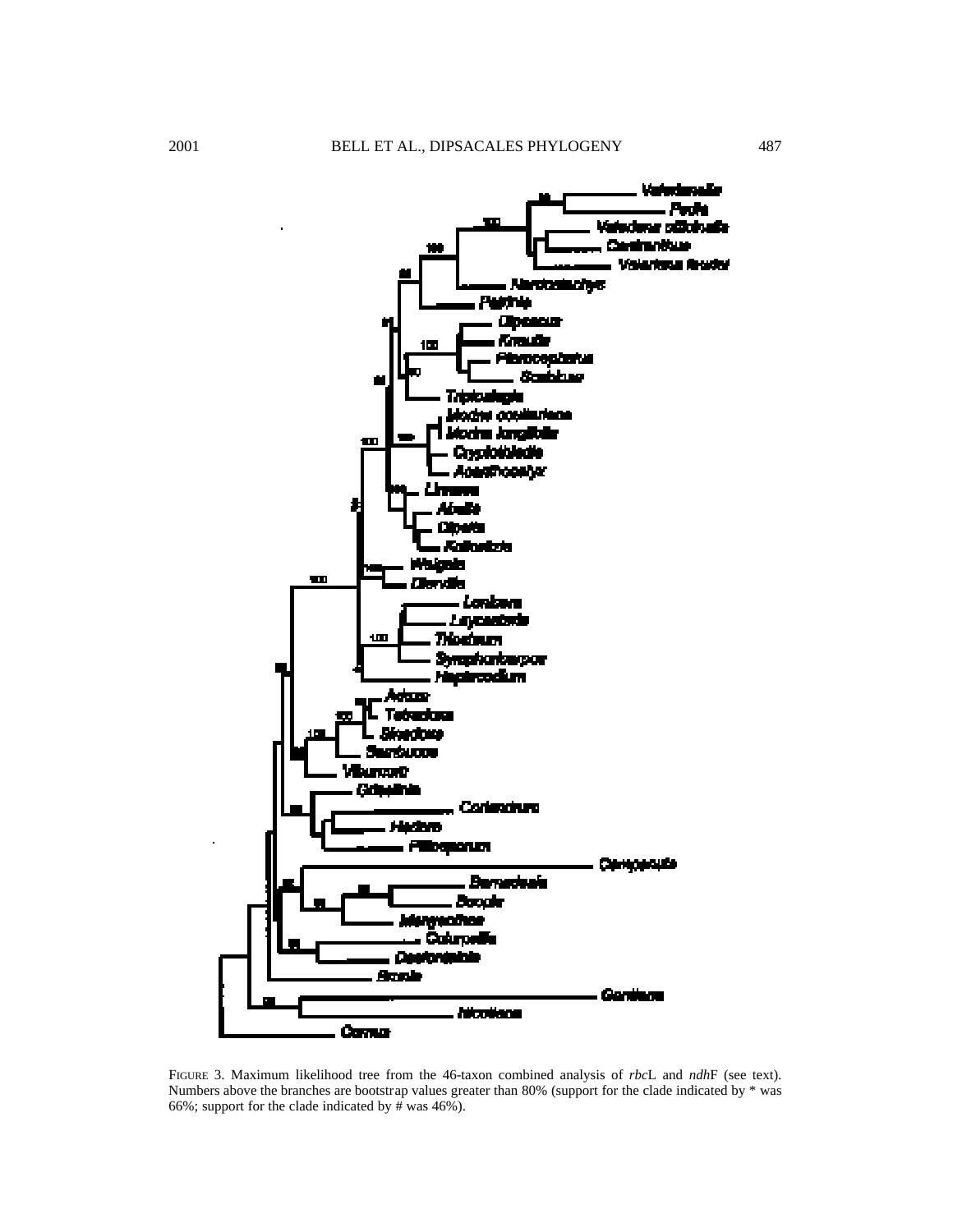support) and fortify the placement of *Linnaea* with the rest of the Linnaeeae (100%) and of *Triplostegia* with the Dipsacaceae (80%).

#### *30-Taxon datasets*

Summary statistics for our parsimony and maximum likelihood analyses of separate and combined datasets are summarized in Table 3. Trees obtained from separate searches using each of the additional chloroplast markers (not shown) were generally in strong agreement with one another as well as with those from analyses of the combined data. The Dipsacales tree recovered from our maximum likelihood analysis of the combined dataset is presented in Fig. 4. On the basis of our broader analyses of *rbc*L and *ndhF* (see above), this is rooted along the branch connecting Adoxaceae and Caprifoliaceae. For each 30-taxon analysis, bootstrap values are given in Table 4 for the major clades defined by Donoghue et al. (2001), which are indicated on the tree in Fig. 1.

Focusing on the results from our combined analyses, and specifically on the maximum likelihood tree in Fig. 4, it is especially noteworthy that bootstrap support for most clades (16 of 27) is now at 100% and that four other branches are supported above 95%. These wellsupported relationships include several formerly controversial links, most notably the connection between *Triplostegia* and Dipsacaceae. Within the Caprifoliaceae, Diervilleae is identified as the sister group of the rest, which form a clade supported at 84%. The remaining problems, with bootstrap values between 60% and 70%, are the relationships (1) between *Heptacodium* and the Caprifolieae, (2) among the major branches within Caprifolieae, (3) among Linnaeeae, Morinaceae, and Valerianaceae plus Dipsacaceae, and (4) within the core Valerianaceae.

#### DISCUSSION AND CONCLUSIONS

Our separate and combined analyses of Dipsacales chloroplast DNA sequences yield trees that are broadly consistent with previously published results. And, in every case, the phylogenetic classification proposed by Donoghue et al. (2001) is upheld (Fig. 1). The present study is exceptional, however, in providing far greater confidence in the major clades within the Dipsacales; our combined analyses support most of the major clades with bootstrap values of 100% (Fig. 3–4).

Because Dipsacales monophyly was called into question by some previous studies (e.g.,

Backlund and Donoghue, 1996; Backlund and Bremer, 1997), the APG (1998) classification did not assign Adoxaceae to their more restricted Dipsacales. However, our analyses support the monophyly of the Dipsacales as traditionally circumscribed (see Fig. 2–3). Trees recovered when *ndh*F and *rbc*L are analyzed separately unite Adoxaceae with Caprifoliaceae (Fig. 2), though with weak bootstrap support. Support for this conclusion is, however, reasonably strong (70% for parsimony, 88% for maximum likelihood) in combined *rbcL/ndhF* analyses (Fig. 3). Importantly, our results do not support the inclusion of *Columellia* and *Desfontainia* within Dipsacales, as suggested previously (Backlund and Donoghue, 1996; Backlund and Bremer, 1997).

The basal split within Dipsacales separates the Adoxaceae from the Caprifoliaceae (*sensu* Judd et al., 1994; Donoghue et al., 2001). As in previous analyses, *Viburnum* is strongly linked with the compound-leaved Adoxoideae (*Sambucus* and *Adoxa* and its relatives). Within Adoxoideae, our analyses strongly support the herbaceous Adoxina clade of Donoghue et al. (2001), with *Sinadoxa* as the sister group of *Tetradoxa* plus *Adoxa* (contra Liang, 1997, who united *Sinadoxa* and *Adoxa*).

Relationships at the base of the Caprifoliaceae remain somewhat uncertain. Our combined results place Diervilleae (*Diervilla* plus *Weigela*) as the sister group of the remaining taxa, but support for this position is weak, and the alternative that Caprifolieae is sister to the rest of the Caprifoliaceae cannot be rejected with confidence. Unfortunately, this uncertainty limits our ability to infer the basal condition for several key morphological features, especially carpel number (2, 3, or 5) and fruit type (capsule or berry).

Traditionally, the Caprifolieae has included Leycesteria, Lonicera, Symphoricarpos, and *Triosteum*. The monophyly of this group is very strongly supported, but relationships among the major lineages remain obscure. The position of *Heptacodium* also remains uncertain. Although our combined analyses support its placement as the sister group of the Caprifolieae (as in Pyck and Smets, 2000), confidence in this arrangement is limited in the individual and combined analyses. Understanding the evolution of several characters, especially inflorescence architecture, depends on the resolution of this issue.

Our combined analyses strongly support the monophyly of Linnaeeae, despite the separation of *Linnaea* in *rbc*L analyses. Furthermore,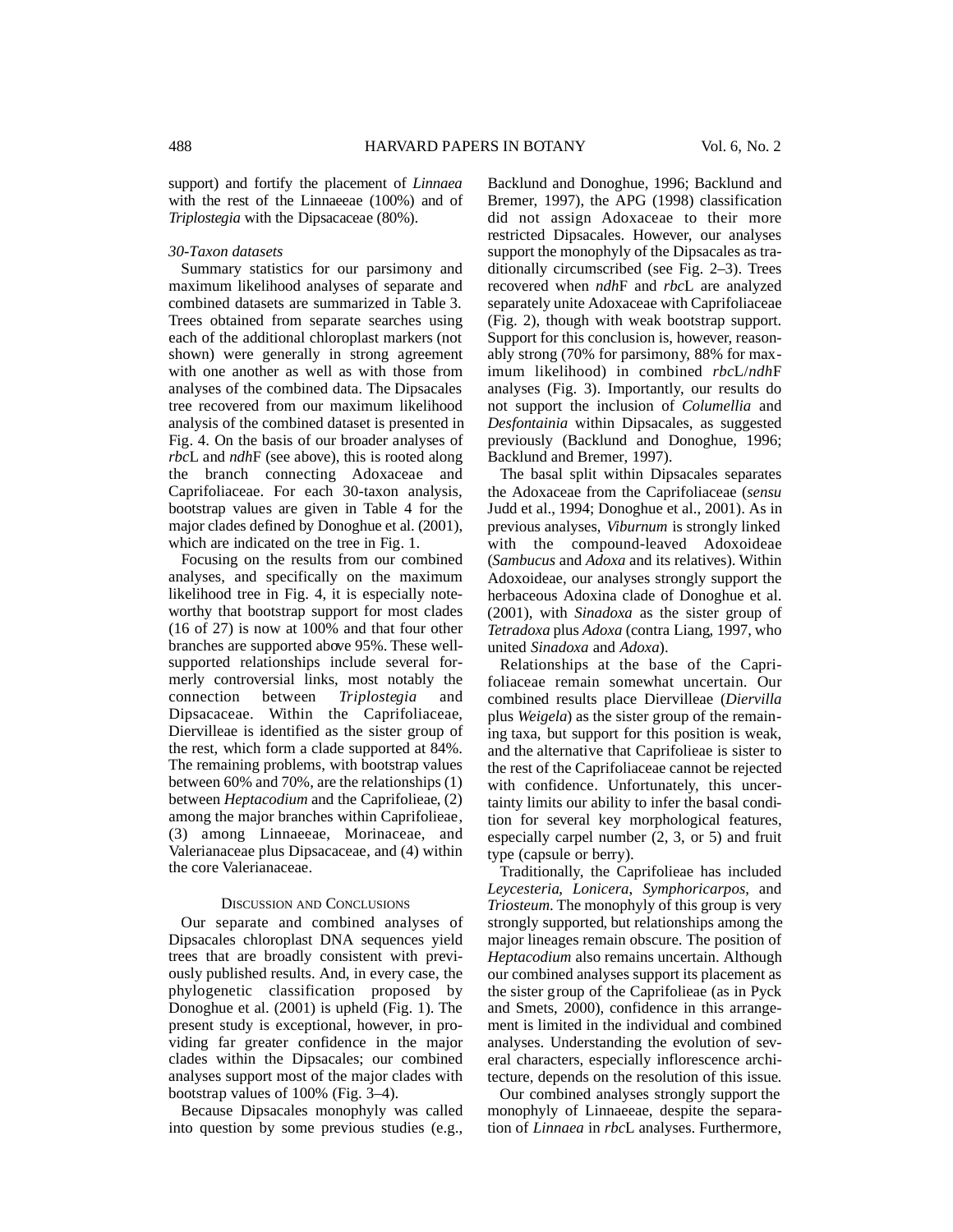

FIGURE 4. Maximum likelihood tree from the combined chloroplast DNA dataset for 30 taxa (Table 3). Numbers above the branches are bootstrap values greater than 80% (support for the clade indicated by \* was 60%; support for the clade indicated by # was  $67\%$ ).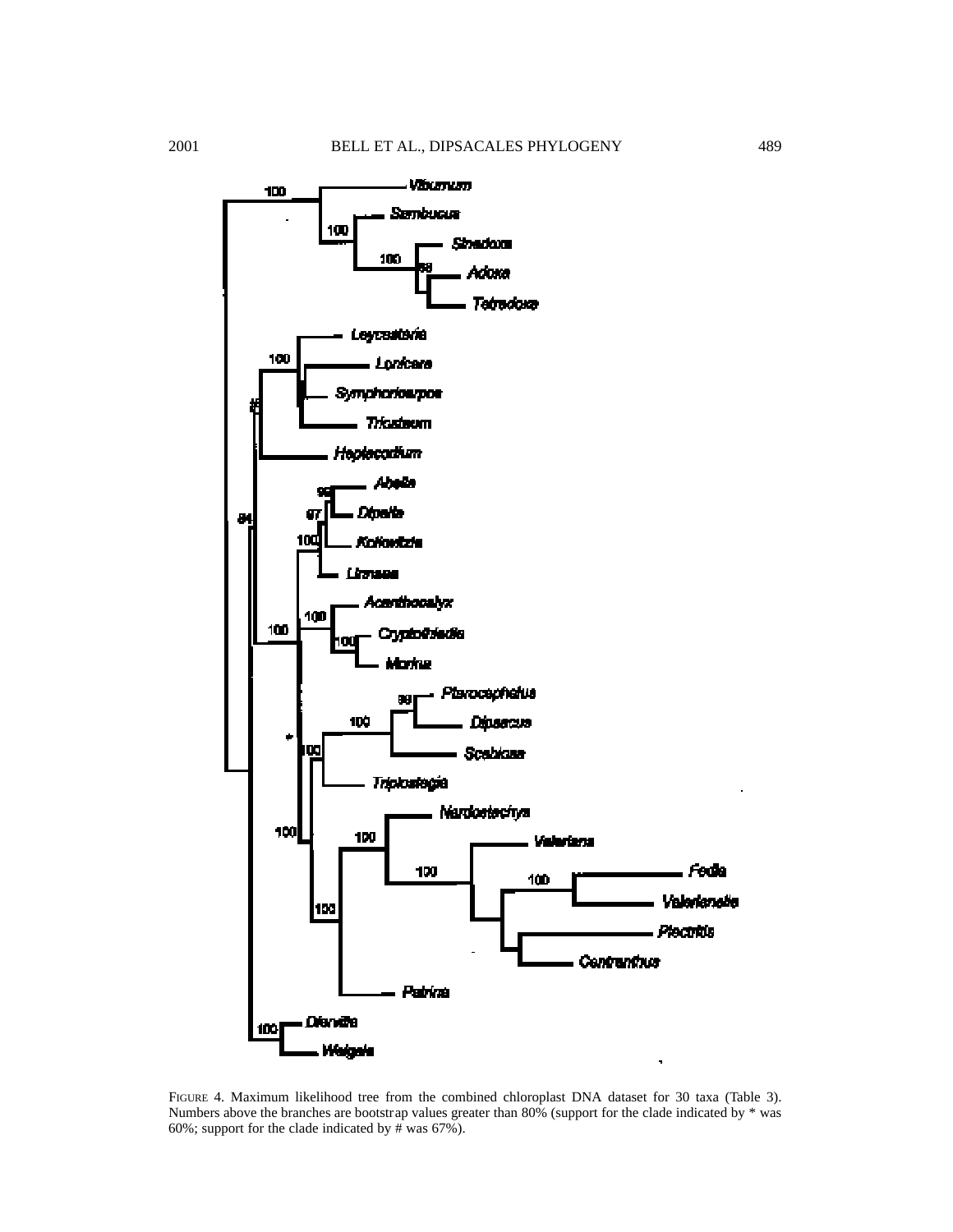relationships within Linnaeeae now seem well established, with *Linnaea* being the sister group of the rest, and *Abelia* and *Dipelta* more closely related to one another than either is to *Kolkwitzia*. These findings, along with the description of the fossil *Diplodipelta* (Manchester and Donoghue, 1995), provide a context for the more-detailed developmental studies that are needed to establish homologies within the inflorescence.

As suggested previously (e.g., Judd et al., 1994; Backlund and Donoghue, 1996), the Linnaeeae is strongly united in our analyses with the Valerina clade of Donoghue et al.<br>(2001), which includes Morinaceae. Morinaceae. Dipsacaceae, and Valerianaceae. This supports the view that the characteristic abortion of two carpels (Wilkinson, 1949) and the origin of achene fruits (Fukuoka, 1972) occurred in the common ancestor of Linnaeeae and Valerina. Valerina is monophyletic in all of our analyses except for the separate analysis of *mat*K sequences, though bootstrap support remains weak. This clade is marked by a number of morphological changes, including a shift to herbaceous habit.

Within Valerina, Morinaceae is the sister group of a clade including the Dipsacaceae, *Triplostegia*, and Valerianaceae. Support for Morinaceae is very strong, and within this clade *Morina* and *Cryptothladia* are more closely related to one another than either is to *Acanthocalyx.* These results are supported by a variety of morphological characters (Cannon and Cannon 1984; Caputo and Cozzolino, 1994). Specifically, *Morina* and *Cryptothladia* are united by possession of whorled leaves, a two-lipped calyx, reduction from four to two functional stamens, lobed floral nectaries, and pollen with extraordinary equatorial protrusions.

One of the most interesting results of the present analysis is the strong support obtained for the linkage of *Triplostegia* with the Dipsacaceae, as opposed to with the Valerianaceae (e.g., Backlund and Donoghue, 1996; Donoghue et al. 2001), or with Morinaceae plus Dipsacaceae (Peng et al., 1995). This result is consistent with some previous hypotheses concerning morphological evolution. For example, it supports the view  $(e.g.,$  Hofmann and Gottmann, 1990; Manchester and Donoghue, 1995; Roels and Smets, 1996) that the epicalyx in Morinaceae, *Triplostegia*, and Dipsacaceae was derived by fusion of the supernumerary bracts seen in Linnaeeae. It is possible that the 12-ribbed epicalyx of Morinaceae originated independently of the 8-ribbed condition found in Dipsacaceae and the inner epicalyx of *Triplostegia*. Alternatively, the epicalyx may have originated in the ancestor of the Valerina clade and then been lost in the Valerianaceae. The winged fruits of *Patrinia*, situated at the base of the Valerianaceae, may represent an independent fusion of bracts or a stage in the loss of the epicalyx; additional developmental studies are needed to evaluate these possibilities.

Relationships remain uncertain within Dipsacaceae, in part owing to the limited sampling of taxa. Our 46-taxon *ndh*F analysis and our 30-taxon analyses indicate that *Dipsacus* and *Pterocephalis* are more closely related to one another than either is to *Scabiosa*. In the combined 30-taxon analysis, the bootstrap support for *Pterocephalis* plus *Dipsacus* reaches 99%. However, this is contradicted by our 46 taxon *rbc*L analysis and (weakly) by our combined *rbc*L and *ndh*F analysis,as well as by the morphological analysis of Caputo and Cozzolino (1994).

Finally, within Valerianaceae the conclusion that *Patrinia* and *Nardostachys* are basal lineages is now very well established. This suggests that the group initially diversified within Asia, probably within the eastern Himalayas. Relationships within the core Valerianaceae are much less clear, aside from the strong connection between *Fedia* and *Valerianella*. We are encouraged by the weak union of *Centranthus* with *Plectritis*, which both have characteristic nectar spurs, but further resolution will require additional taxonomic sampling and molecular markers. Of special interest is the origin and spectacular diversification of the South American species, which are not represented in this dataset.

Having now achieved a very high level of confidence in the backbone phylogeny of Dipsacales, the stage is now set for continued resolution of relationships within major clades, especially *Viburnum*, *Lonicera*, Dipsacaceae, and core Valerianaceae. Dipsacales also now provide an excellent system for studies of character evolution, diversification rate, and historical biogeography. We caution, however, that our results are based solely on chloroplast DNA data. Although chloroplast trees are consistent with those based on morphology, we look forward to the addition of nuclear and/or mitochondrial sequences to solidify our understanding of Dipsacales phylogeny.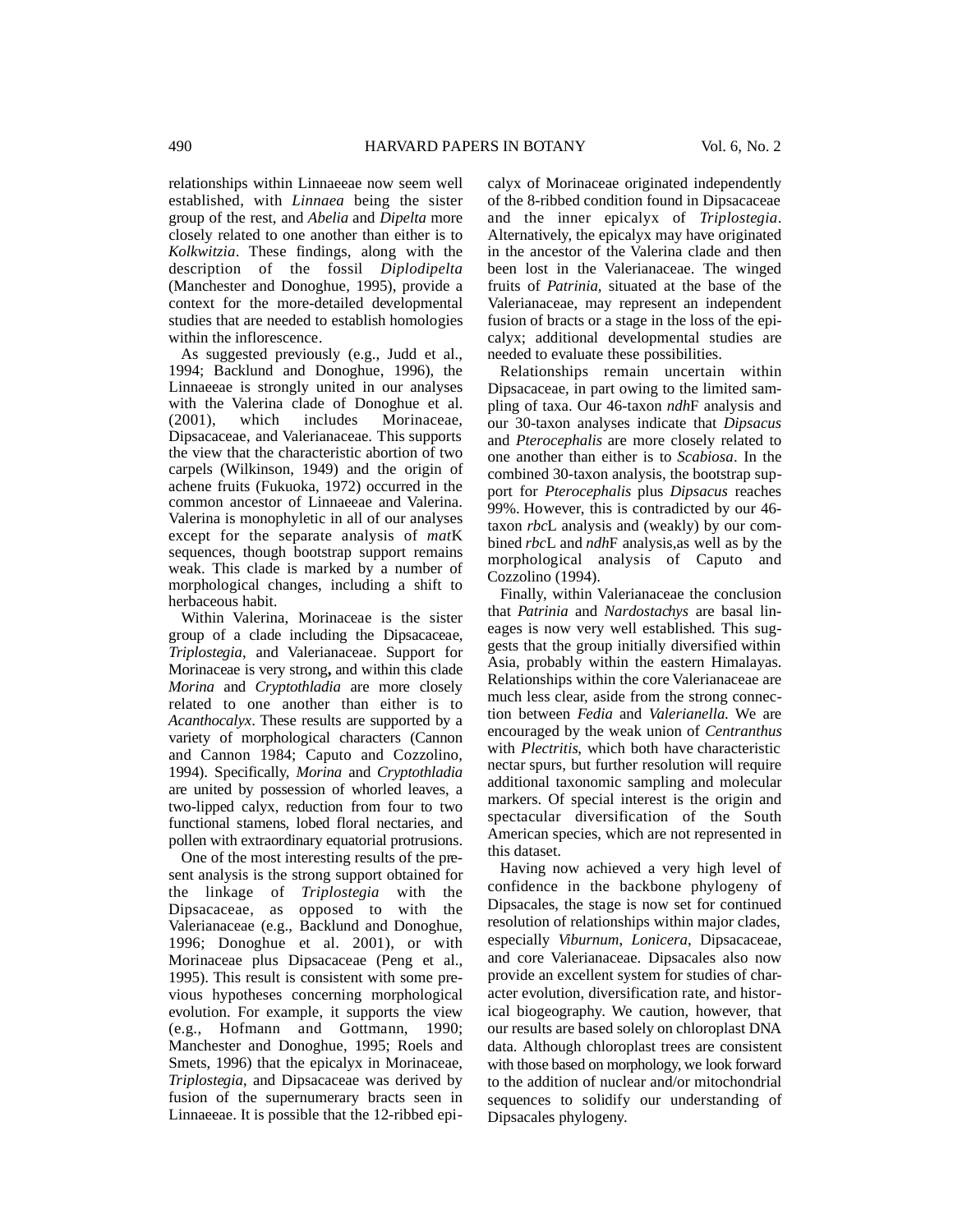TABLE 1. Voucher information and GenBank accession numbers for the 46-taxon rbcl. and ndhF analyses.

## 2001 BELL ET AL., DIPSACALES PHYLOGENY 491

| TAXON                                        | rbcL VOUCHER OR REFERENCE                                                | <b>GENBANK NO.</b> | ndhF voucher or reference                                                | <b>GENBANK NO.</b> |
|----------------------------------------------|--------------------------------------------------------------------------|--------------------|--------------------------------------------------------------------------|--------------------|
| Abelia x grandiflora Rehder                  | Donoghue et al., 2001                                                    | AJ420875           | Cult. Wake Forest Univ., NC., 1999;<br>Donoghue, voucher lacking         | AF447029           |
| Acanthocalyx alba (Hand.-Mazz.)<br>M. Cannon | Boufford et al. 28401 (A)                                                | AF44693            | Boufford et al. 28401 (A)                                                | AF447033           |
| Adoxa moschatellina L.                       | Donoghue et al., 1992                                                    | 1.01884            | Pyck et al., 1999                                                        | AF060156           |
| Barnadesia caryophylla (Vell.)<br>S.F. Blake | Olmstead et al., 1992                                                    | L01887             | Kim and Jansen, 1995                                                     | 139394             |
| Boopis anthemoides Juss.                     | Olmstead et al., 1993                                                    | L13860             | Kim and Jansen, 1995                                                     | 1.39384            |
| <b>Brunia</b> albiflora Phillips             | Backlund and Bremer, 1997                                                | Y10674             | Roels et al., unpubl.                                                    | <b>AF060159</b>    |
| Campanula ramulosa Wall.                     | Olmstead et al., 1992                                                    | L13861             | Kim and Jansen, 1995                                                     | 139387             |
| Centranthus ruber (L.) DC.                   | Donoghue et al., 2001                                                    | AJ420879           | Pyck et al., 1999                                                        | AF161297           |
| Columellia oblonga Ruiz & Pav.               | Backlund and Bremer, 1997                                                | Y10675             | Roels et al., unpubl.                                                    | AF060160           |
| Coriandrum sativum L.                        | Olmstead et al., 1992                                                    | L11676             | Olmstead et al., 2000                                                    | <b>AF130199</b>    |
| Cornus florida L.                            | Xiang et al., 1993                                                       | L11215             | Olmstead et al., 2000                                                    | AF130220           |
| Cryptothladia chinensis (Pai) M. Cannon      | Boufford et al. 27846 (A)                                                | AF446944           | Boufford et al. 27846 (A)                                                | AF447034           |
| Desfontainia spinosa Ruiz & Pav.             | Bremer et al., 1994                                                      | Z29670             | Pyck et al., 1999                                                        | AF060163           |
| Diervilla sessilifolia Buckley               | Bremer et al., 1994                                                      | Z29672             | Pyck et al., 1999                                                        | <b>AF060164</b>    |
| Dipelta ventricosa Hemsl.                    | NA                                                                       | N/A                | Pyck et al., 1999                                                        | <b>AF161295</b>    |
| Dipelta floribunda Maxim.                    | Donoghue et al., 2001                                                    | AJ420876           | N/A                                                                      | ŇN                 |
| Dipsacus sativus (L.) Honck.                 | Olmstead et al., 1992                                                    | L13824             | Olmstead et al., 2000                                                    | <b>AF130190</b>    |
| Fedia cornicopiae (L.) Gaertner              | Cult. Bergius Bot. Gard.,<br>Sweden; Eriksson s.n.,<br>2 Nov. 1999 (SBT) | AF446953           | Cult. Bergius Bot. Gard.,<br>Sweden; Eriksson s.n.,<br>2 Nov. 1999 (SBT) | AF447043           |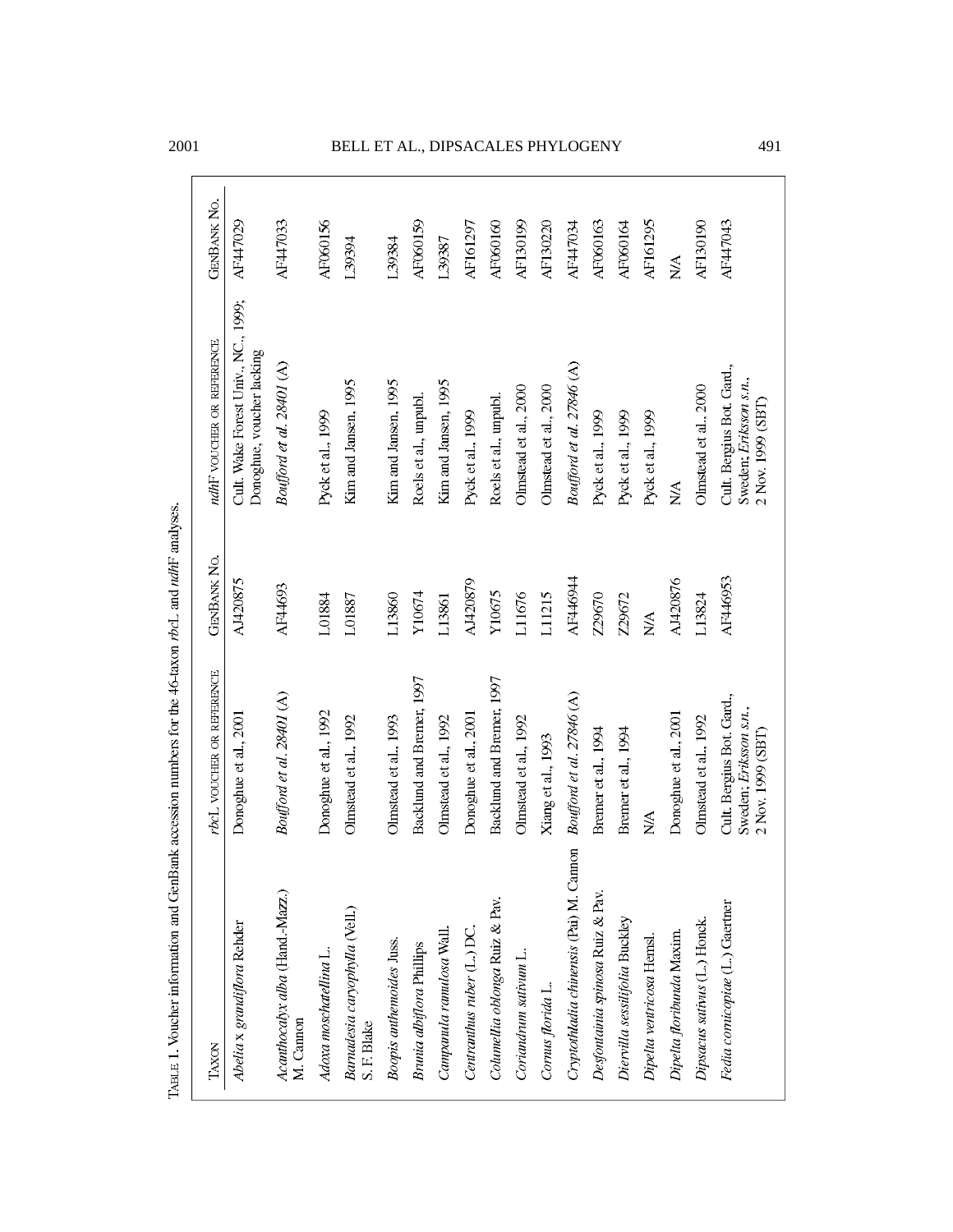| TAXON                                       | rbcL VOUCHER OR REFERENCE                                                | <b>GENBANK NO.</b>         | ndhF voucher or reference                                               | <b>GENBANK NO.</b>                |
|---------------------------------------------|--------------------------------------------------------------------------|----------------------------|-------------------------------------------------------------------------|-----------------------------------|
| Gentiana procera Holm                       | Olmstead et al., 1993                                                    | L14398                     | Reeves and Olmstead, 1995                                               | 1.36400                           |
| Griselinia lucida G. Forst.                 | Xiang et al., 1993                                                       | L11225                     | Olmstead et al., 2000                                                   | AF130205                          |
| Hedera helix L.                             | Olmstead et al., 1992                                                    | L01924                     | Olmstead et al., 2000                                                   | <b>AF130203</b>                   |
| Hepticodium miconioides Rehder              | Donoghue et al., 2001                                                    | AJ420873                   | Cult. Arnold Arboretum, 1549-80;<br>Koller s.n., 12 Oct. 1984 (A)       | AF447026                          |
| Knautia arvensis (L.) Coult.                | ΝA                                                                       | N/A                        | Pyck et al., 1999                                                       | <b>AF161298</b>                   |
| Knautia intermedia Pernh. & Wettst.         | Backlund and Bremer, 1997                                                | Y10698                     | $\frac{\lambda}{2}$                                                     | $\frac{\triangleleft}{\triangle}$ |
| Kolkwitzia amabilis Graebn.                 | Donoghue et al., 2001                                                    | AJ420877                   | Pyck et al., 1999                                                       | AF161294                          |
| Leycesteria formosa Wall.                   | Donoghue et al., 2001                                                    | AJ420872                   | Pyck et al., 1999                                                       | <b>AF161290</b>                   |
| Linnaea borealis L.                         | Donoghue et al., 2001                                                    | AJ420878                   | Pyck et al., 1999                                                       | <b>AF060166</b>                   |
| Lonicera orientalis Lam.                    | Gustafsson et al., 1996                                                  | X87389                     | Oxelman et al., unpubl.                                                 | AF027274                          |
| Menyanthes trifoliata L.                    | Olmstead et al., 1993                                                    | L14006                     | Kim and Jansen, 1995                                                    | 139388                            |
| Morina longifolia<br>Wallich ex DC.         | Cult. Bergius Bot. Gard.,<br>Sweden; Eriksson s.n.,<br>2 Nov. 1999 (SBT) | AF446945                   | Cult. Bergius Bot. Gard.,<br>Sweden; Eriksson s.n.,<br>2 Nov. 1999 (SBT | AF447035                          |
| Morina coulteriana Royle                    | Backlund and Bremer, 1997                                                | Y10706                     | Grady et al. $653(A)$                                                   | AF447047                          |
| Nardostachys jatamansii (D. Don) DC.        | Backlund and Bremer, 1997                                                | Y10705                     | Boufford et al. 28099 (A)                                               | AF447040                          |
| Nicotiana tabacum L.                        | Lin et al., 1985                                                         | M16896                     | Olmstead et al., 1993                                                   | L14953                            |
| Patrinia rupestris (Pall.) Dufr.            | Backlund and Bremer, 1997                                                | ү10704                     | ŃN                                                                      | $\mathbb{N}\mathbb{A}$            |
| Patrinia triloba Miq.                       | $\frac{\lambda}{2}$                                                      | $\mathop{\rm NA}\nolimits$ | Pyck et al., 1999                                                       | AF161296                          |
| Pittosporum japonicum<br>Hort. ex C. Presl. | Morgan and Soltis, 1993                                                  | L11202                     | Olmstead et al., 2000                                                   | <b>AF130201</b>                   |

TABLE 1. ( $Corr$ .)

## 492 HARVARD PAPERS IN BOTANY Vol. 6, No. 2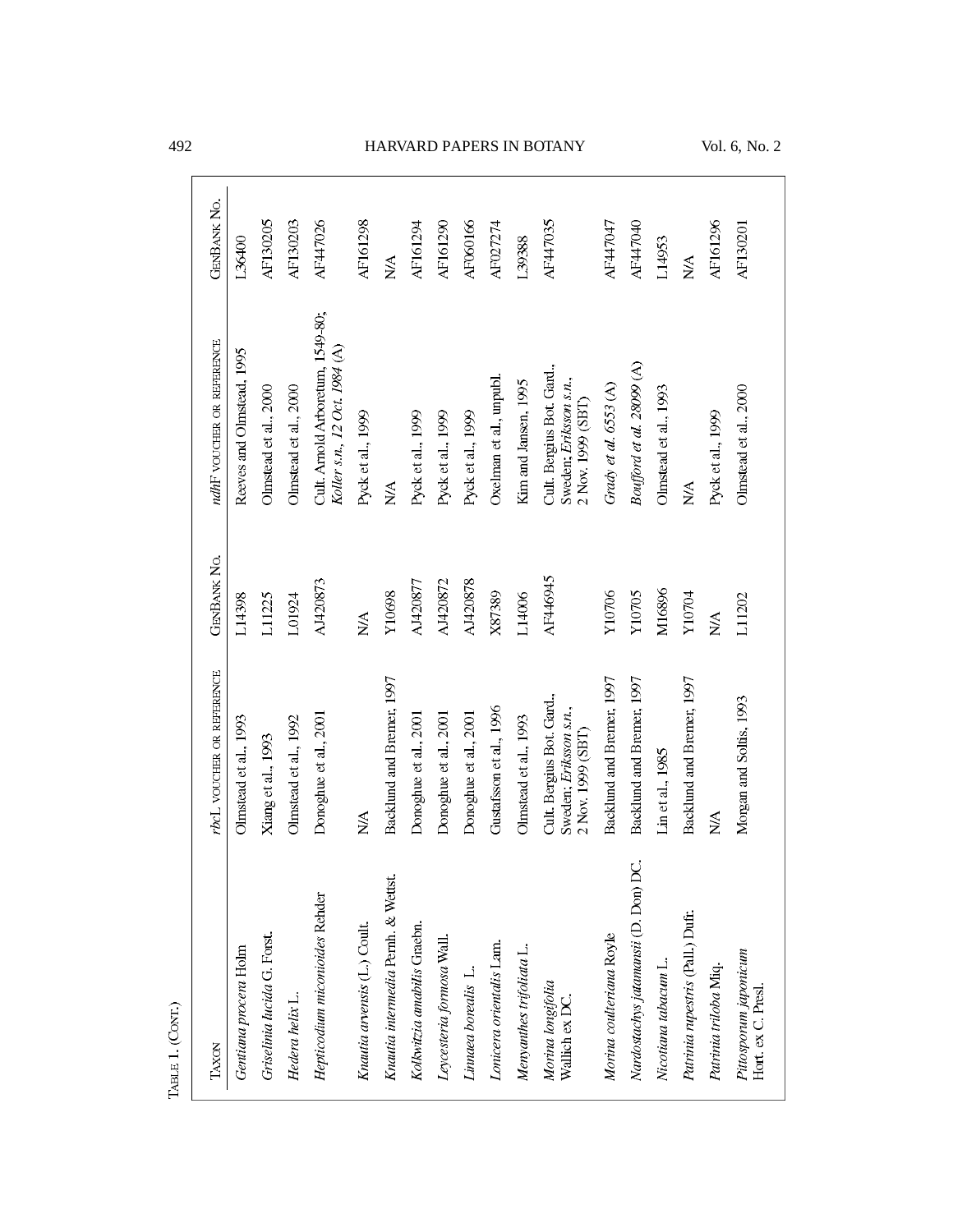| TAXON                                                          | rbcL VOUCHER OR REFERENCE | <b>GENBANK NO.</b> | ndhF voucher or REFERENCE | <b>GENBANK NO.</b>        |
|----------------------------------------------------------------|---------------------------|--------------------|---------------------------|---------------------------|
| Pterocephalus hookeri (C. B. Clarke)<br>V. Meyer & Ehrendorfer | Boufford et al. 28691 (A) | AF446946           | Boufford et al. 28691 (A) | AF447036                  |
| Pterocephalus lasiospermus<br>Link ex Buch                     | Backlund and Bremer, 1997 | Y10702             | <b>NA</b>                 | ŃΝ                        |
| Sambucus cerulea Raf.                                          | Donoghue et al., 2001     | AJ420867           | N/A                       | $\frac{\lambda}{\lambda}$ |
| Sambucus racemosa L.                                           | NA                        | <b>N/A</b>         | Boufford et al. 27670 (A) | <b>AF447018</b>           |
| Scabiosa columbaria DC.                                        | Bell 199 (Yale)           | AF446948           | Bell 199 (Yale)           | AF447038                  |
| Sinadoxa corydalifolia<br>C. Y. Wu, Z. L. Wu & R. F. Huang     | Donoghue et al., 2001     | AJ420866           | Boufford et al. 2655 (A)  | AF447019                  |
| Symphoricarpos albus (L.) S. F. Blake                          | Olmstead et al., 1992     | L11682             | Pyck et al., 1999         | AF161291                  |
| Tetradoxa omeiensis (H. Hara) C. Y. Wu                         | Donoghue et al., 2001     | AJ420865           | Donoghue et al. 4000 (A)  | AF447021                  |
| Triosteum perfoliatum L.                                       | Donoghue et al., 2001     | AJ420871           | Pyck et al., 1999         | <b>AF161293</b>           |
| Triplostegia glandulifera Wall. ex DC.                         | Backlund and Bremer, 1997 | Y10700             | Boufford et al. 28440 (A) | AF447039                  |
| Valeriana fauriei Briquet                                      | Yokekura 96175 (A)        | AF447047           | Olmstead et al., 2000     | AF130192                  |
| Valeriana officinalis L.                                       | Olmstead et al., 1992     | L13934             | Boufford et al. 28729 (A) | <b>AF447048</b>           |
| Valerianella locusta (L.) Laterrade                            | Patterson, 2001 (SFSU)    | AF446954           | Paterson, 2001 (SFSU)     | AF447044                  |
| Viburnum acerifolium L.                                        | Olmstead et al., 1992     | L01959             | Davis CCD32(A)            | AF446927                  |
| Weigela hortensis (Sieb. & Zuck.)<br>C.A. Mey.                 | Donoghue et al., 2001     | AJ420874           | Pyck et al., 1999         | <b>AF161293</b>           |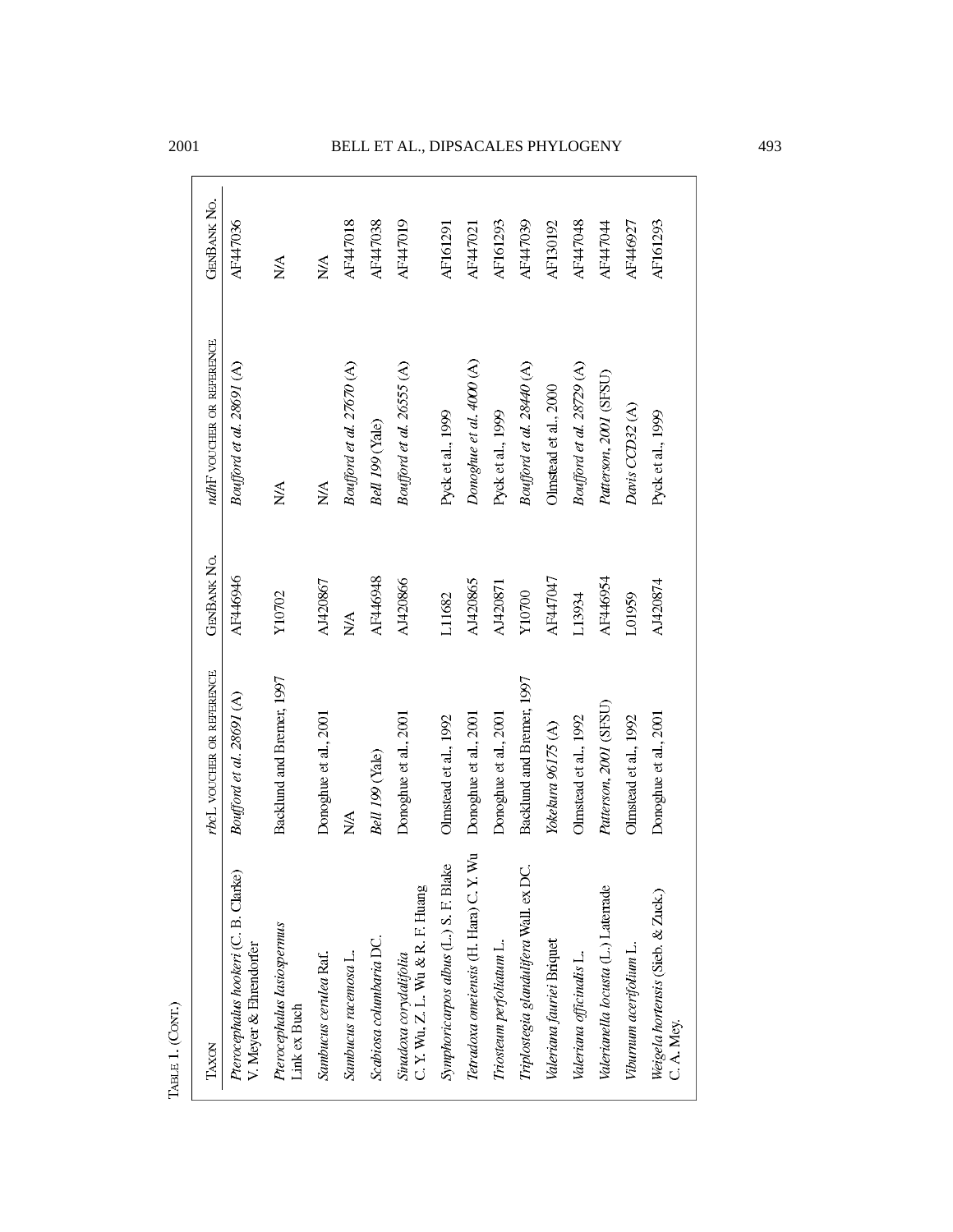|                                                                          |                                                                          |          |          | <b>GENBANK NO.</b> |                  |          |
|--------------------------------------------------------------------------|--------------------------------------------------------------------------|----------|----------|--------------------|------------------|----------|
| TAXON                                                                    | VOUCHER OR REFERENCE                                                     | rbcL     | ndhF     | $maxK_1$           | tmL <sub>2</sub> | atpB3    |
| Abelia x grandiflora Rehder                                              | Cult Wake Forest Univ., NC.,<br>1999; Donoghue,<br>voucher lacking       | AF446939 | AF447029 | AF446909           | AF446969         | AF446998 |
| Acanthocatyx alba (Hand-Mazz.) Boufford et al. 28401 (A)<br>M. Cannon    |                                                                          | AF446943 | AF447033 | AF446913           | AF446973         | AF447003 |
| Adoxa moschatellina L.                                                   | Boufford et al. 28906 (A)                                                | AF446930 | AF447020 | AF446900           | AF446960         | AF446990 |
| Centranthus ruber (L.) DC.                                               | Bell, 203 (Yale)                                                         | AF446956 | AF447046 | AF446926           | AF446986         | AF447016 |
| Cryptothladia chinesis (Pai)<br>M. Cannon                                | Boufford et al. 27846 (A)                                                | AF446944 | AF447034 | AF446914           | AF446974         | AF447004 |
| Diervilla sessilifolia Buckley                                           | Cult. Arnold Arboretum 960-79;<br>Elsik and Zinman 3286 (A)              | AF446937 | AF447027 | AF446907           | AF446967         | AF446997 |
| Dipelta yunnanensis Franchet                                             | Boufford et al. 29340 (A)                                                | AF446940 | AF447030 | AF446910           | AF446970         | AF447000 |
| Dipsacus mitis D. Don                                                    | Boufford et al. $27724$ (A)                                              | AF446947 | AF447037 | AF446917           | AF446977         | AF447007 |
| Fedia cornicopiae (L.) Gaertner                                          | Cult. Bergius Bot. Gard.,<br>Sweden; Eriksson s.n.,<br>2 Nov. 1999 (SBT) | AF446953 | AF447043 | AF446923           | AF446983         | AF447013 |
| Hepticodium miconioides Rehder Cult. Arnold Arboretum, 1549-80; AF446936 | Koller s.n., 12 Oct. 1984 (A)                                            |          | AF447026 | AF446906           | AF446966         | AF446996 |
| Kolkwitzia amabilis Graebn.                                              | Cult. Arnold Arboretum, 18090;<br>Elsik and Siegel 1558 (A)              | AF446942 | AF447032 | AF446912           | AF446972         | AF447002 |
| Leycesteria formosa Wall.                                                | Cult. Kew Botanic Gardens,<br>voucher lacking<br>UK; Donoghue,           | AF446932 | AF447022 | AF446902           | AF446962         | AF446992 |
| Linnaea borealis L.                                                      | Door County, WI;<br>Donoghue, 1990,<br>voucher lacking                   | AF446941 | AF447031 | AF446911           | AF446971         | AF447001 |
| Lonicera nervosa (D. Don) DC.                                            | Boufford et al. 29295 (A)                                                | AF446933 | AF447023 | AF446903           | AF446963         | AF446993 |
| Morina longifolia<br>Wallich ex DC.                                      | Cult. Bergius Bot. Gard.,<br>Sweden; Eriksson s.n.,<br>2 Nov. 1999 (SBT) | AF446945 | AF447035 | AF446915           | AF446975         | AF447005 |

TABLE 2. Voucher information and GenBank accession numbers for the 30-taxon chloroplast DNA analyses.

## 494 HARVARD PAPERS IN BOTANY Vol. 6, No. 2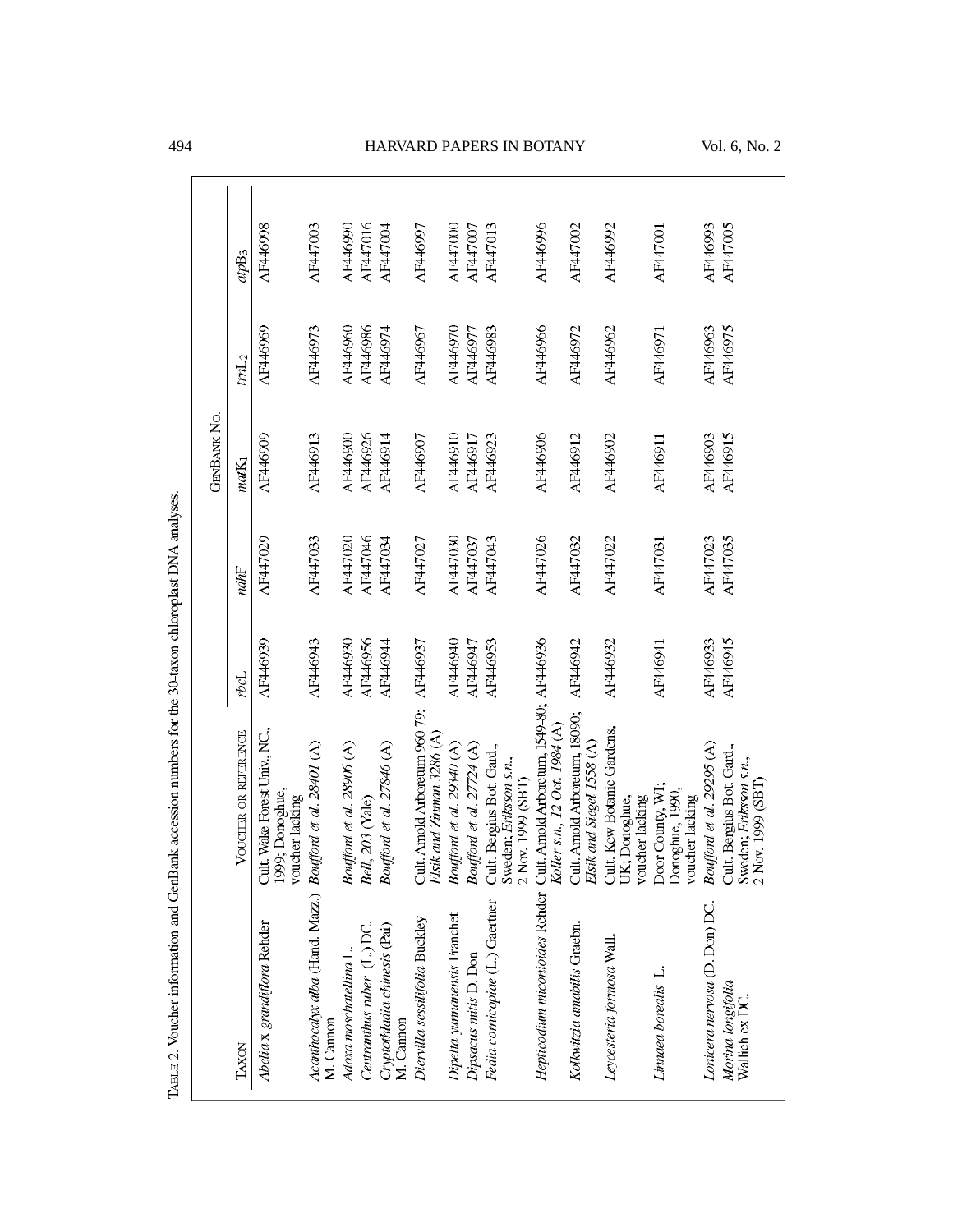|                                                                   |                                                                   |          |          | <b>GENBANK NO.</b> |          |                  |
|-------------------------------------------------------------------|-------------------------------------------------------------------|----------|----------|--------------------|----------|------------------|
| TAXON                                                             | VOUCHER OR REFERENCE                                              | rbcL     | ndhF     | $matK_1$           | $tmL_2$  | ap <sub>B3</sub> |
| Nardostyachys jatamansii<br>$(D.$ Don) $DC$                       | Boufford et al. 28099 (A)                                         | AF446950 | AF447040 | AF446920           | AF446980 | AF447010         |
| Patrina triloba Miq.                                              | Sweden; Eriksson 807 (SBT)<br>Cult. Bergius Bot. Gard.,           | AF446951 | AF447041 | AF446921           | AF446981 | AF447011         |
| Plectritis macroceras Torr. & Gray                                | Paterson, 2000 (SFSU)                                             | AF446955 | AF447045 | AF446925           | AF446985 | <b>AF447015</b>  |
| (C. B. Clarke) V. Meyer<br>Pterocephalus hookeri<br>& Ehrendorfer | Boufford et al. 28691 (A)                                         | AF446946 | AF447036 | AF446916           | AF446976 | AF447006         |
| Sambucus racemosa L.                                              | Boufford et al. 27670 (A)                                         | AF446928 | AF447018 | AF446898           | AF446958 | AF446988         |
| Wu,<br>Sinadoxa corydalifolia C. Y.<br>Z. L. Wu & R. F. Huang     | Boufford et al. 2655 (A)                                          | AF446929 | AF447019 | AF446899           | AF446959 | AF446989         |
| Scabiosa columbaria L.                                            | Bell, 199 (Yale)                                                  | AF446948 | AF447038 | AF446918           | AF446978 | AF447008         |
| Symphoricarpos oreophilus<br>A. Gray                              | Donoghue, voucher lacking<br>vic. Tucson, AZ, 1993;               | AF446934 | AF447024 | AF446904           | AF446964 | AF446994         |
| Tetradoxa omeiensis (H. Hara)<br>$2.15 \text{Wu}$                 | Donoghue et al. 4000 (A)                                          | AF446931 | AF447021 | AF446901           | AF446961 | AF446991         |
| Triosteum perfoliatum L.                                          | Donoghue, voucher lacking<br>vic. Madison, WI, 1990;              | AF446935 | AF447025 | AF446905           | AF446965 | AF446995         |
| Triplostegia glandulifera<br>Wallich ex DC.                       | Boufford et al. 28440 (A)                                         | AF446949 | AF447039 | AF446919           | AF446979 | AF447009         |
| Nazz.<br>Valeriana minutiflora Hand.                              | Boufford et al. 27928 (A)                                         | AF446952 | AF447042 | AF446924           | AF446982 | AF447012         |
| Valerianella locosta (L.) Latarrade                               | Paterson, 2001 (SFSU)                                             | AF446954 | AF447044 | AF446922           | AF446984 | AF447014         |
| Viburnum acerifolium L.                                           | Davis CCD32 (A)                                                   | AF446927 | AF447017 | AF446897           | AF446957 | AF446987         |
| Weigela hortensis (Seib. & Zuck.)<br>C.A. Mey.                    | Kelly and Buckalnd 28 (A)<br>Cult. Arnold Arboretum<br>1897-77-A: | AF446938 | AF447028 | AF446908           | AF446968 | AF446998         |

TABLE 2. (CONT.)

<sup>1</sup> *mat*K coding region and *mat*K intron.<br><sup>2</sup> *tm*L-F intergenic spacer region and *tmL* intron.<br><sup>3</sup> *rbcL-atp*B intergenic spacer region.

### 2001 BELL ET AL., DIPSACALES PHYLOGENY 495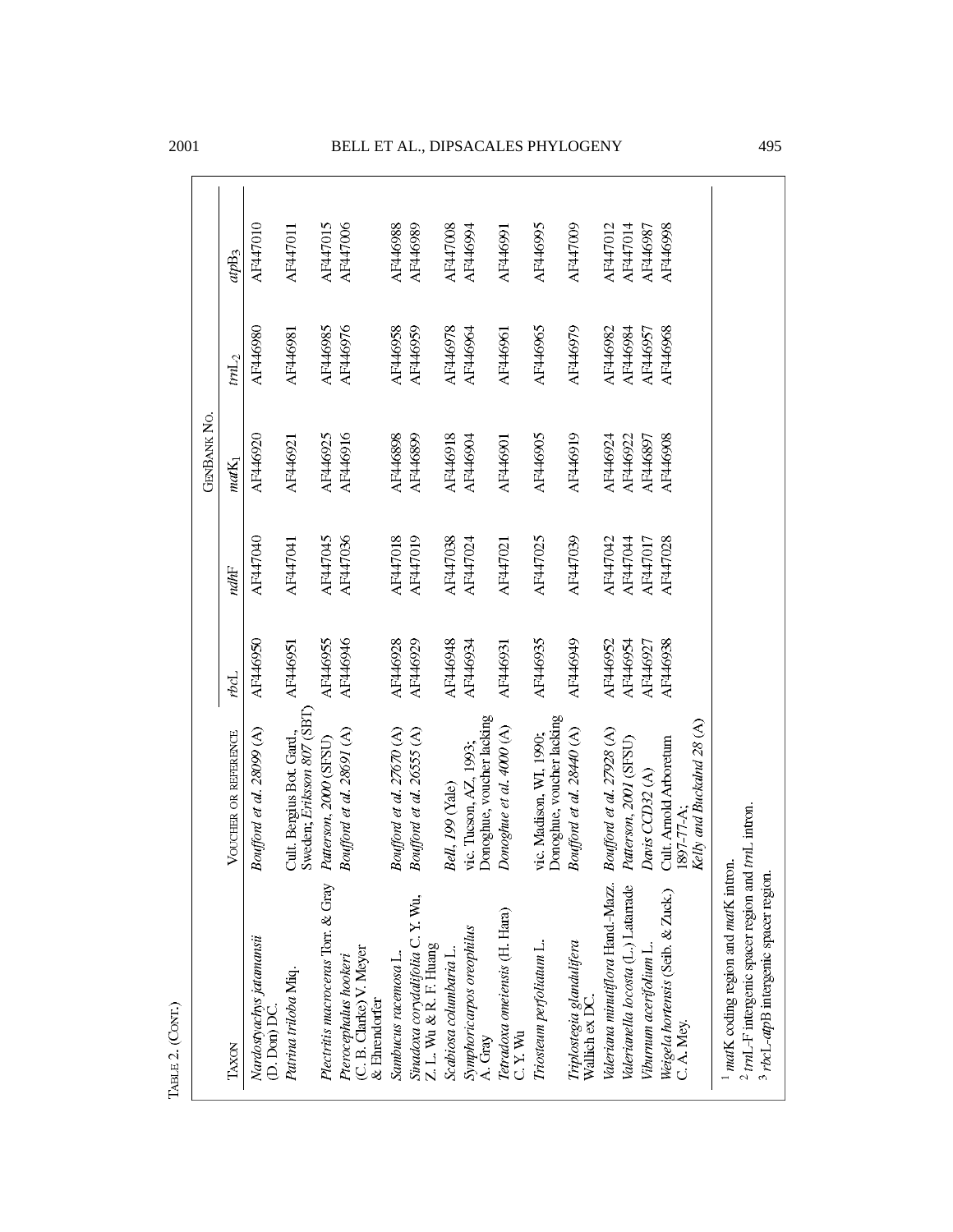|                                                                                                                                                                                                        | rbc      | ndhF           | matK     | imL                                                                                               | apB             | COMBINED       |
|--------------------------------------------------------------------------------------------------------------------------------------------------------------------------------------------------------|----------|----------------|----------|---------------------------------------------------------------------------------------------------|-----------------|----------------|
| Sequence length                                                                                                                                                                                        | 1428     | 2199*          | 1808     | 1180                                                                                              | 978             | 7593           |
| No. of variable characters                                                                                                                                                                             | 291      | 787            | 863      | 470                                                                                               | 511             | 2916           |
| No. of parsimony-informative characters                                                                                                                                                                | 145      | 488            | 512      | 276                                                                                               | 334             | 1819           |
| No. of MP trees                                                                                                                                                                                        |          |                |          | $\overline{5}$                                                                                    | $\overline{24}$ |                |
| Length of MP trees                                                                                                                                                                                     | 468      | 1478           | 1592     | 751                                                                                               | 965             | 5378           |
| CI (all characters)                                                                                                                                                                                    | 0.718    | 0.701          | 0.726    | 0.842                                                                                             | 0.754           | 0.717          |
| CI (excluding invariant characters)                                                                                                                                                                    | 0.574    | 0.612          | 0.634    | 0.802                                                                                             | 0.688           | 0.632          |
|                                                                                                                                                                                                        | 0.755    | 0.771          | 0.775    | 0.826                                                                                             | 0.839           | 0.785          |
| 中                                                                                                                                                                                                      | 4961.537 | 1516.643       | 1353.176 | 5823.373                                                                                          | 6121.587        | 41192.291      |
| Model of sequence evolution                                                                                                                                                                            | GTR+I+G  | <b>GTR+I+G</b> | GTR+G    | GTR+G                                                                                             | GTR+G           | <b>GTR+I+G</b> |
| No. of steps on ML tree                                                                                                                                                                                | 470      | 1484           | 1606     | 754                                                                                               | 966             | 5379           |
| $G = \text{among site rate variation modeled to fit a discrete gamma distribution, ML = maximum likelihood$<br>* Includes 8 indels of 3-9 base pairs in length<br>NOTE: $MP = most parsimonious, CI =$ |          |                |          | consistency index, $Rl$ = retention index, GTR = general time reversible, $l$ = invariable sites, |                 |                |

TABLE 3. Summary of maximum parsimony and maximum likelihood analyses of 30-taxon datasets.

# 496 HARVARD PAPERS IN BOTANY Vol. 6, No. 2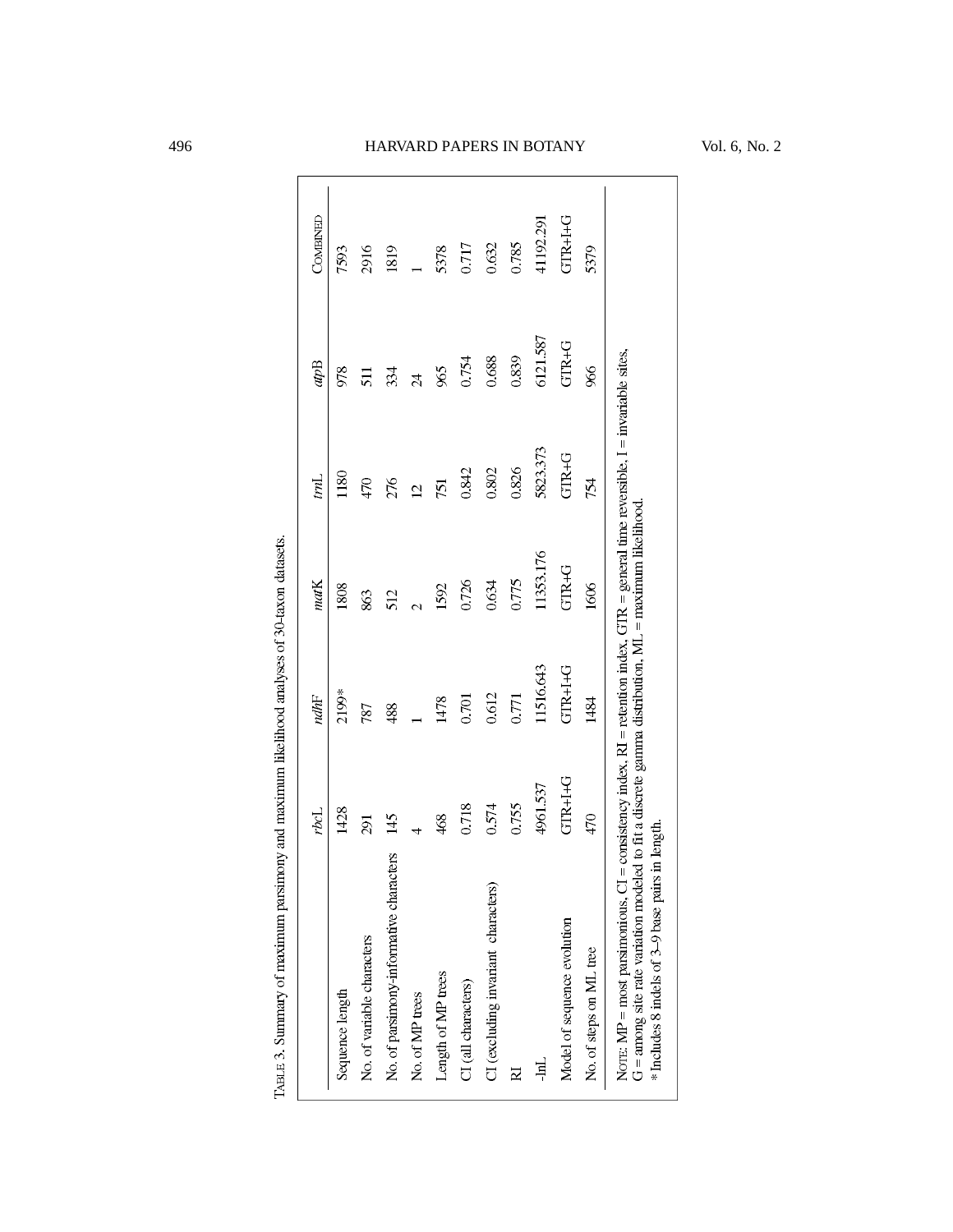| CLADE                                                                                                                              | rpcI                                                          | ndhF        | matK <sub>1</sub> | $tm{\mathbb L}_2$ | ap <sub>B3</sub> | COMBINED |
|------------------------------------------------------------------------------------------------------------------------------------|---------------------------------------------------------------|-------------|-------------------|-------------------|------------------|----------|
| Adoxaceae                                                                                                                          | 100/100                                                       | 100/100     | 100/100           | 100/100           | 100/100          | 100/100  |
| Adoxoideae                                                                                                                         | 93/83                                                         | 100/100     | 100/100           | 74/<50            | 86/66            | 100/100  |
| Adoxina                                                                                                                            | 100/100                                                       | 100/100     | 100/100           | 100/100           | 99/95            | 100/100  |
| Caprifoliaceae                                                                                                                     | 100/100                                                       | 100/100     | 100/100           | 100/100           | 100/100          | 100/100  |
| Diervilleae                                                                                                                        | 89/88                                                         | 100/100     | 100/100           | 99/100            | 97/98            | 100/100  |
| Caprifolieae                                                                                                                       | 72/80                                                         | 100/100     | 100/100           | 100/99            | $100/74$         | 100/100  |
| Linnina                                                                                                                            | 51/<50                                                        | 100/100     | 100/100           | 97/98             | 99/93            | 100/100  |
| Linnaeeae                                                                                                                          | <50/<50                                                       | 100/100     | 99/87             | $100/100$         | $100100$         | 100/100  |
| Valerina                                                                                                                           | <50/<50                                                       | 89/86       | 50/50             | 50/50             | 100/100          | 60/61    |
| Dipsacaceae                                                                                                                        | 99/100                                                        | 100/100     | 100/100           | 100/100           | 71/<50           | 100/100  |
| Valerianaceae                                                                                                                      | 86/75                                                         | 100/100     | 10076             | 100/99            | 100/100          | 100/100  |
| mark coding region and mark intron.<br>$2$ trnL-F intergenic spacer region and<br><sup>3</sup> rbcL-atpB intergenic spacer region. | NOTE: See Fig. 1 for the connection between names and clades. | traL intron |                   |                   |                  |          |

TABLE 4. Bootstrap support values (maximum parsimony/maximum likelihood) for taxa recognized by Donoghue et al. (2001).

## 2001 BELL ET AL., DIPSACALES PHYLOGENY 497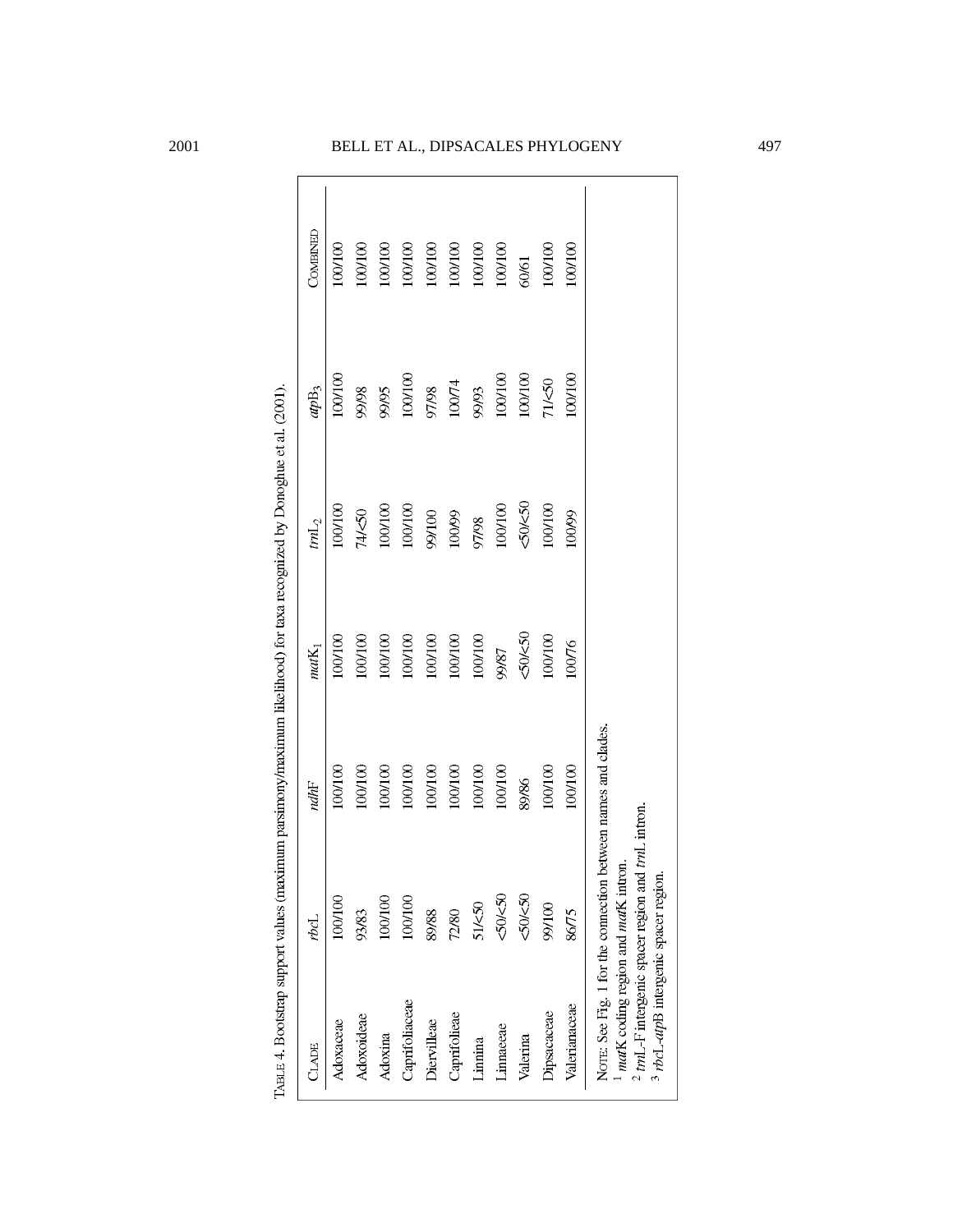#### LITERATURE CITED

- ANGIOSPERM PHYLOGENY GROUP (APG). 1998. An ordinal classification for the families of flowering plants. Ann. Missouri Bot. Gard. 85: 531–553.
- BACKLUND, A., AND K. BREMER. 1997. Phylogeny of the Asteridae s. str. based on *rbc*L sequences, with particular reference to the Dipsacales. Plant Syst. Evol. 207: 225–254.
- -. 1998. To be or not to be: Principles of classification and monotypic plant families. Taxon 47: 391–400.
- BACKLUND, A., AND M. J. DONOGHUE. 1996. Morphology and phylogeny of the order Dipsacales. Pages 1–55 in A. BACKLUND, ED., *Phylogeny of the Dipsacales.* Part 4. Department of Systematic Botany, Uppsala University, Uppsala, Sweden.
- BACKLUND, A., AND N. PYCK. 1998. Diervillaceae and Linnaeaceae, two new families of caprifolioids. Taxon 47: 657–661.
- BELL, C. D. 2001. PORN:\* A hierarchical likelihood ratio calculator for LINUX. Yale University, New Haven, Connecticut. http://pantheon.yale.edu/ ~cdb29/pornstar.html
- BREMER, B., R. G., OLMSTEAD, L. STRUWE, AND J. A. SWEERE. 1994. *rbc*L sequences support exclusion of *Retzia*, *Desfontainia*, and *Nicodemia* from the Gentianales. Plant Syst. Evol. 190: 213–230.
- CANNON, M. J., AND J. F. M. CANNON. 1984. A revision of Morinaceae (Magnoliophyta-Dipsacales). Bull. Brit. Mus. Nat. Hist. (Bot.) 12: 1–35.
- CAPUTO, P., AND S. COZZOLINO. 1994. A cladistic analysis of Dipsacaceae (Dipsacales). Plant Syst. Evol. 189: 41–61.
- CRONQUIST, A. 1988. *The Evolution and Classification of Flowering Plants.* New York Botanical Garden, Bronx, New York.
- DONOGHUE, M. J. 1983. The phyogenetic relationships of *Viburnum*. Pages 143-166 in N. I. PLATNICK AND V. A. FUNK, ED., Advances in *Cladistics.* Vol. 2. Columbia University Press, New York.
- -. 1985. Pollen diversity and exine evolution in *Viburnum* and the Caprifoliaceae *sensu lato*. Jour. Arnold Arb. 66: 421–469.
- DONOGHUE, M. J., T. ERIKSSON, P. A. REEVES, AND R. G. OLMSTEAD. Phylogeny and phylogenetic taxonomy of Dipsacales, with special reference to *Sinadoxa* and *Tetradoxa* (Adoxaceae). Harvard Pap. Bot. 6: 459–479.
- DONOGHUE, M. J., R. G. OLMSTEAD, J. F. SMITH, AND J. D. PALMER. 1992. Phylogenetic relationships of Dipsacales based on *rbcL* sequences. Ann. Missouri Bot. Gard. 79: 333–345.
- DOYLE, J. J., AND J. L. DOYLE. 1987. A rapid isolation procedure for small quantities of fresh leaf tissue. Phytochem. Bull. 19: 11–15.
- FELSENSTEIN, J. 1985. Confidence limits on phylogenies: An approach using the bootstrap. Evolution 39: 783–791.
- FUKUOKA, N. 1972. Taxonomic study of the Caprifoliaceae. Mem. Fac. Sci. Kyoto Univ. Ser. Biol. 6: 15–58.
- GUSTAFSSON, M. H. G., A. BACKLUND, AND B. BREMER. 1996. Phylogeny of the Asterales sensu lato based on *rbc*L sequences with particular reference to the Goodeniaceae. Plant Syst. Evol. 199: 217-242.
- HOFMANN, U., AND J. GOTTMANN. 1990. *Morina* L. and *Triplostegia* Wall. Ex DC. Im Vergleich mi Valerianaceae und Dipsacaceae. Bot. Jarb. Syst. 111: 499–553.
- JUDD, W. S., R. W. SANDERS, AND M. J. DONOGHUE. 1994. Angiosperm family pairs—preliminary phylogenetic analyses. Harvard Pap. Bot. 5: 1–51.
- KIM, K. J., AND R. K. JANSEN. 1995. *ndh*F sequence evolution and the major clades in the sunflower family. Proc. Natl. Acad. Sci. U.S.A. 92: 10379–10383.
- KIM, T., B.-Y. SUN, C. W. PARK, AND Y. SUH. 1999. Phylogenetic implications of *mat*K sequences in Caprifoliaceae. Amer. Jour. Bot. (Suppl.) Abstract 86: 3202.
- LIANG, H. 1997. A comparative study of floral vasculature in Adoxaceae. Acta Bot. Yunnanica 19: 260–264.
- LIN, C. M., Z.-Q. LIU, AND S. D. KUNG. 1986. *Nicotiana* chloroplast genome: X. Correlation between the DNA sequences and the isoelectric focusing patterns of the LS of rubisco. Plant Mol. Biol. 6: 81–87.
- MADDISON, W. P., AND D. R. MADDISON. 1992. *MacClade: Analysis of Phylogeny and Character Evolution.* Version 3.0. Sinauer Assoc., Sunderland, Massachusetts.
- MANCHESTER, S. R, AND M. J. DONOGHUE. 1995. Winged fruits of Linnaeeae (Caprifoliaceae) in the Tertiary of Western North America: *Diplodipelta* gen. nov. Int. Jour. Plant Sci. 156: 709–722.
- MANEN, J.-F., A. NATALI, AND F. EHRENDORFER. 1994. Phylogeny of Rubiaceae-Rubieae inferred from the sequence of a cpDNA intergenic region. Plant Syst. Evol. 190: 195–211.
- MORGAN, D. R., AND D. E. SOLTIS. 1993. Phylogenetic relationships among members of Saxifragaceae *sensu lato* based on *rbc*L sequence data. Ann. Missouri Bot. Gard. 80: 631–660.
- OLMSTEAD, R. G., AND J. A. SWEERE. 1994. Combining data in phylogenetic systematics: An empirical approach using three molecular datasets in the Solanaceae. Syst. Biol. 43: 467–481.